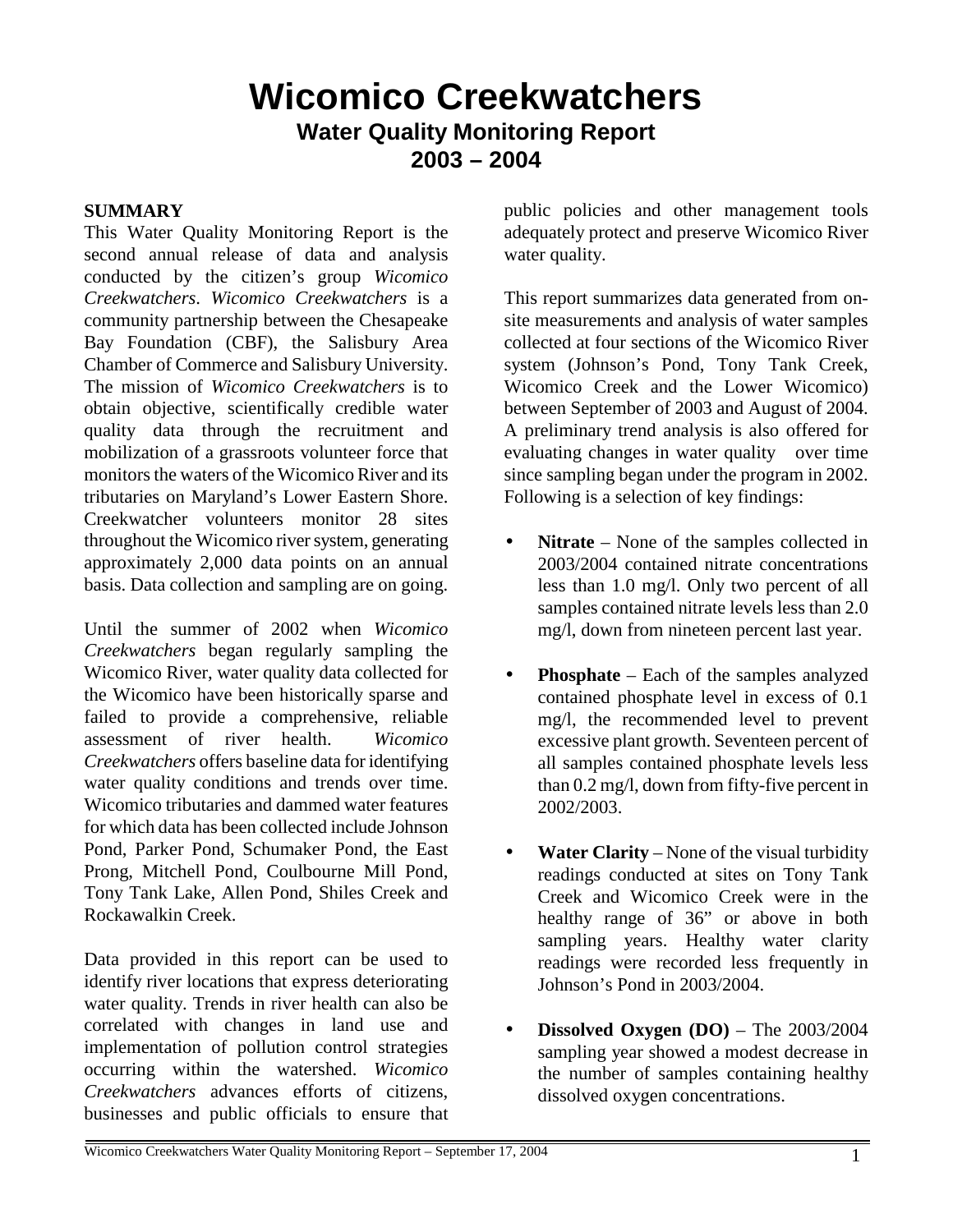#### **PROGRAM OVERVIEW**

Interest among citizens in the health of the Wicomico River and other Chesapeake Bay tributaries is growing. By federal law, six Mid-Atlantic states, including Maryland, are required to develop and implement strategies for improving water quality in the Chesapeake Bay or face severe restrictions in levels and amounts of pollution that can be legally discharged into the estuary.

In 2000, elected officials formally committed to a comprehensive program for removing the Chesapeake Bay from the Environmental Protection Agency's dirty waters list by 2010. The plan, called the *Chesapeake 2000 Agreement (C2K)*, provides a roadmap for actions needed to reduce the amount of pollutants entering the Bay each year to a level sufficient to maintain the health of the estuary's living resources, including crabs, oysters and finfish.

Communities throughout the Chesapeake Bay watershed are responding to the call for action sounded in *C2K*. In Talbot County on Maryland's Eastern Shore, citizens working in partnership with CBF and the Chesapeake Bay Maritime Museum launched a volunteer-based water quality monitoring program to identify trends in the health of the county's rivers. *Wicomico Creekwatchers* is modeled after that successful program, which is receiving statewide recognition for its effectiveness in providing water quality data useful for facilitating local watershed management efforts. Recent information on the Talbot program can be accessed at [www.cbf.org/publications.](http://www.cbf.org/publications)

## **Methods**

In summer 2002, CBF, the Salisbury Area Chamber of Commerce and Salisbury University began working cooperatively with citizen volunteers to identify sampling locations along the Wicomico River. Twenty-eight sampling locations were selected for water quality monitoring (Appendix 2). Sampling sites were determined based on local knowledge of the tributary and equitable distribution throughout the river system. Site selection was also driven by the potential for long-term, regular access to ensure collection locations remain consistent in future years. Efforts were made to select locations having water approximately four feet in depth to conform to standard sampling protocol. A map (Appendix 3) indicating sampling site locations was generated and latitude/longitude coordinates were obtained for each site using GPS technology.

Volunteers were recruited for participation in *Wicomico Creekwatchers* in summer of 2002. Fifty-eight volunteers were trained in sampling techniques at an hour-long training session. Data collection procedures were demonstrated and sampling instructions were provided to all volunteers (Appendix 5).

A majority of volunteers recruited and trained in 2002 remain engaged in the program to date. Additional participants joining the effort since the initial training program received personal instruction in individualized sessions.

Environmental data were collected at regular twoweek intervals throughout the sampling year. At each location, site conditions were recorded on a Water Quality Sampling Data Sheet (Appendix 4). Parameters measured included tide, weather, wind strength and direction, level of wave action, recent rainfall, and air and water temperature.

Water clarity was measured using a Secchi disk. The black and white disk was lowered into the water at the sampling location until it was no longer visible, at which point the distance from disk to water surface was recorded in feet.

Water samples were collected using a standard oxygen bottle. Empty oxygen bottles were submerged three inches below the water's surface at each sampling location until full. Care was taken to ensure no air bubbles were present when the stopper was inserted. Water samples were immediately put on ice and remained cool until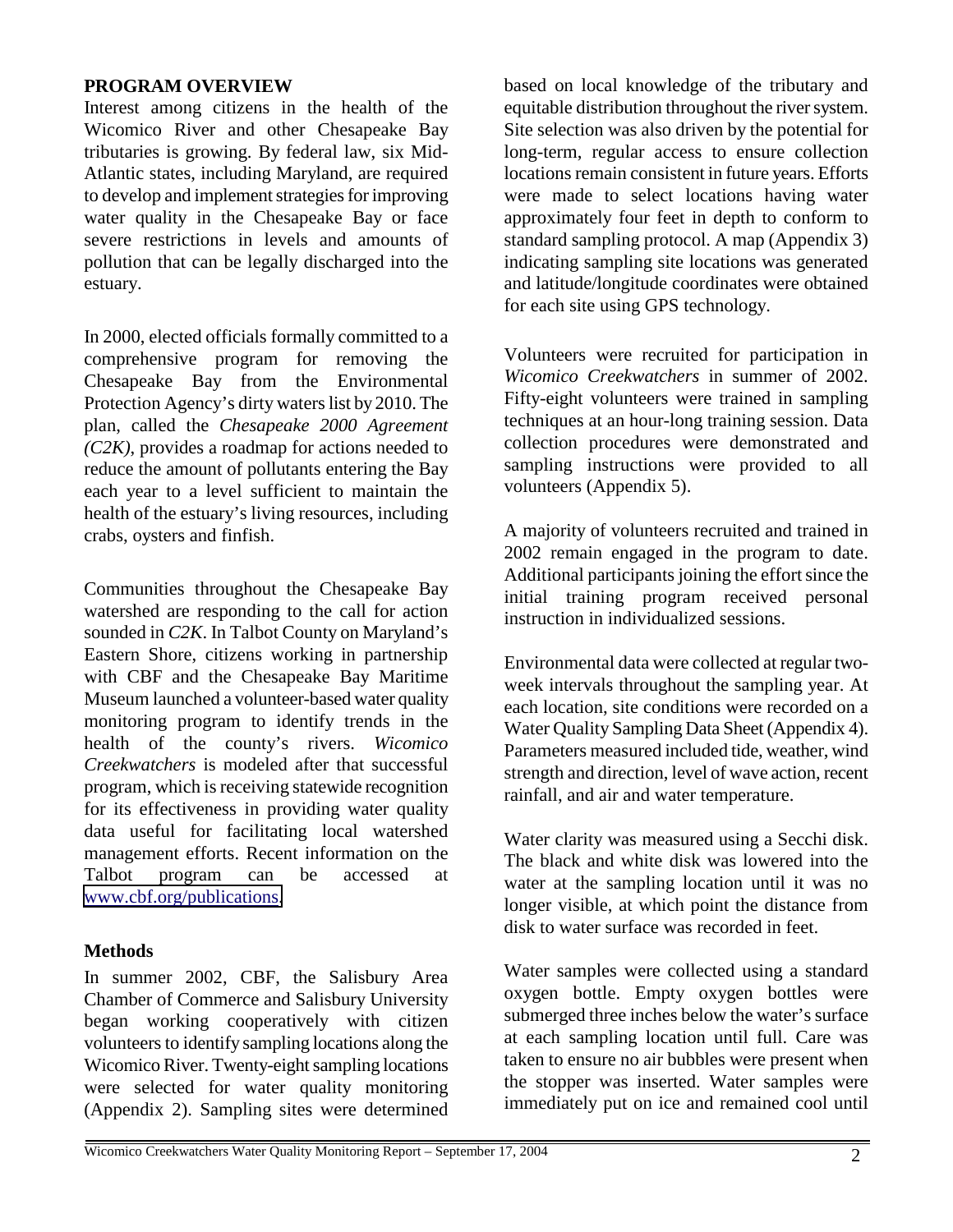they arrived at Salisbury University laboratories, where they were analyzed for levels of acidity, dissolved oxygen, nitrate and phosphate content.

# **RESULTS**

Data compiled and analyzed in this report were derived from water clarity readings and samples collected at two-week intervals beginning on September 2, 2003 and ending on August 3, 2004. The data set builds on analysis conducted and reported on in the first annual *Wicomico Creekwatchers Water Quality Monitoring Report,*  released October 7, 2003 (currently accessible at [www.cbf.org/publications\).](http://www.cbf.org/publications) Comparisons between earlier and current data sets are made as part of a preliminary trend analysis for evaluating changes in water quality conditions over time.

As in the earlier report, four regions were established that reflect geographic and hydrologic similarities to facilitate data analysis and interpretation. Slight modifications to the groupings of collection sites were made for building consistency with state-accepted watershed delineations (8-digit sub-watersheds) and related geographically based monitoring and natural resource management efforts. Names were also revised for the four sampling areas: Johnson's Pond, Tony Tank Creek, Wicomico Creek and the Lower Wicomico. This year, a total of 1,965 data points were generated, distributed as indicated in Appendix 2.

# **Reference Site**

Spring-fed conditions at site 14 near Tony Tank Creek continue to contribute significant levels of relatively fresh ground water to the receiving surface waters. For the purposes of this study, site 14 was established as a reference site for providing baseline comparisons among the parameters analyzed.

# **Water Quality Parameters**

The Environmental Protection Agency's Chesapeake Program and other regional research institutions establish criteria to identify levels of water quality needed to support the Bay's living

resources, such as crabs, oysters, finfish, underwater grasses and other aquatic organisms. Scientists evaluating the health of the Bay and its tributaries compare empirical water quality data with a standard "healthy" range of several key water quality indicators, including acidity (pH), chlorophyll a, coliforms, dissolved oxygen, nitrate, phosphate, and water clarity. In general, water quality parameters are often influenced by wastewater treatment plant and industrial discharges, air pollution, run-off from agricultural, landscaped and urban areas, septic system effluent, and other anthropogenic sources.

Table 1 describes each parameter used to describe Wicomico River water quality and suggests the range parameter measurements should fall within to qualify a tributary as "healthy." Data outside the "healthy" range indicates poor water quality.

In the 2003/2004 sampling year, resource limitations prevented an analysis of chlorophyll a and coliform concentrations as had been evaluated in the earlier report. Arrangements are currently being developed to re-include chlorophyll a data analysis in 2004/2005.

## **Table 1: Water Quality Parameters**

**Acidity (pH):** pH levels are directly related to the health of fish and aquatic plant populations, and in a healthy system, should be between 6.5 and 8.5. The most common causes of variations include stormwater runoff and air deposition of nitric and sulfuric acids discharged by industries, power plants, and automobiles.

**Dissolved Oxygen:** Dissolved oxygen is essential to all aquatic life. Readings greater than 5 mg/l indicate sufficient levels of oxygen to support aquatic organisms. Common causes of low readings include an increase in algae production, which consumes oxygen as algae decompose. Seasonal changes in water salinity levels can also influence dissolved oxygen levels.

Nitrate (NO<sub>3</sub>) and Phosphate (PO<sub>4</sub>): Though essential to all bay life, nitrogen and phosphorus, in excessive levels, are the most damaging pollutants in the Chesapeake. Nitrogen and phosphorus are natural fertilizers that stimulate algae blooms. These blooms block sunlight from underwater grasses and, when the algae die, lead to low dissolved oxygen levels. Some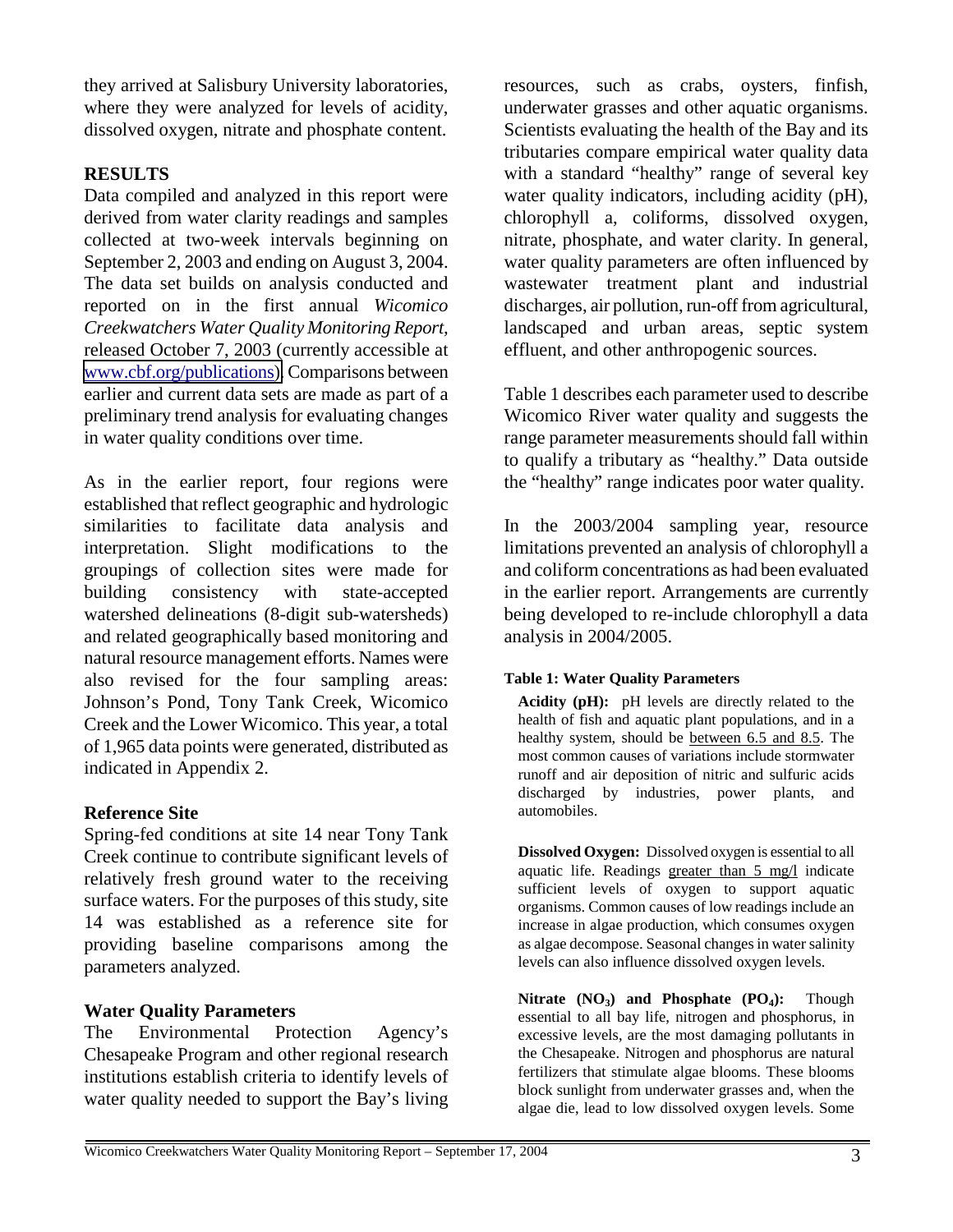naturally occurring algae may be toxic or have toxic stages in their life cycles. Nitrate  $(NO<sub>3</sub>)$  and Phosphate  $(PO<sub>4</sub>)$  are the primary chemical compounds that express critical levels of nitrogen and phosphorus. Nitrate levels should be less than 1.0 mg/liter and phosphate levels should be less than 0.1 mg/liter.

**Water Clarity:** Water clarity measures the ability of light to pass through water. Poor water clarity indicated by a low visual turbidity reading indicates that water is not clear enough for light to penetrate to a depth to support the growth of underwater grasses. The healthy range for visual turbidity includes readings greater than 36 inches.

#### **Wicomico River Water Quality**

Using the criteria identified for healthy water, data collected was analyzed to determine the percentage of data points that fall outside the healthy range for each parameter measured. High percentages by parameter indicate potential water quality problems. Potential trends in water quality are indicated by health range percentages offered in the two sampling years, 2002/2003 and 2003/2004.

## **pH:**

Over ninety-five percent of all samples analyzed were found to have pH levels within the healthy range in 2003/2004. A majority of samples tested had pH ranges between 6.5 and 7.0 in the most recent sampling year. 12.5 percent of samples taken at Wicomico Creek had pH levels below 6.5 (slightly lower than last year), while 3.1 percent of Lower Wicomico samples had pH levels below 6.5.

**Table 2: Percent of pH Samples Inside "Healthy" Range**

|                 | 2002/2003 | 2003/2004 |
|-----------------|-----------|-----------|
| Johnson's Pond  | 100%      | 100%      |
| Tony Tank Creek | 97.0%     | 100\%     |
| Wicomico Creek  | 86.7%     | 87.5%     |
| Lower Wicomico  | 97.2%     | 96.9%     |

#### **Dissolved Oxygen**

The 2003/2004 sampling year showed a modest decrease in the number of samples containing healthy dissolved oxygen concentrations. Tony Tank Creek and the Lower Wicomico had healthy dissolved oxygen levels in 94.1% and 96.9% of

the samples collected respectively. All samples collected in January through April had dissolved oxygen levels between 8.0 and 10.0 mg/l.

| Table 5: Percent of Dissolved Oxygen Samples Within |  |  |
|-----------------------------------------------------|--|--|
| "Healthy" Range                                     |  |  |

|                 | 2002/2003 | 2003/2004 |
|-----------------|-----------|-----------|
| Johnson's Pond  | 100%      | 100%      |
| Tony Tank Creek | 100%      | 94.1%     |
| Wicomico Creek  | 100%      | 100\%     |
| Lower Wicomico  | 100%      | 96.9%     |

#### **Nitrate and Phosphate**

None of the samples collected in 2003/2004 contained nitrate concentrations less than 1.0 mg/l. Only two percent of all samples contained nitrate levels less than 2.0 mg/l, down from nineteen percent last year.

Sample analysis revealed similarly excessive levels of phosphate. Each of the samples analyzed contained phosphate level in excess of 0.1 mg/l. Seventeen percent of all samples contained phosphate levels less than 0.2 mg/l, down from fifty-five percent in 2002/2003.

**Table 6: Percent of Nitrate Samples Within "Healthy" Range**

|                 | 2002/2003 | 2003/2004 |
|-----------------|-----------|-----------|
| Johnson's Pond  | 0%        | $0\%$     |
| Tony Tank Creek | 0%        | 0%        |
| Wicomico Creek  | 0%        | $0\%$     |
| Lower Wicomico  | 0%        | 0%        |

**Table 7: Percent of Phosphate Samples Within "Healthy" Range**

|                 | 2002/2003 | 2003/2004 |
|-----------------|-----------|-----------|
| Johnson's Pond  | 0%        | 0%        |
| Tony Tank Creek | $0\%$     | 0%        |
| Wicomico Creek  | 0%        | $0\%$     |
| Lower Wicomico  | 0%        | 0%        |

## **Water Clarity**

None of the visual turbidity readings conducted at sites on Tony Tank Creek and Wicomico Creek were in the healthy range of 36" or above in both sampling years. Healthy water clarity readings were recorded less frequently in Johnson's Pond in 2003/2004 with 9.5 percent of samples occurring in the healthy range, compared with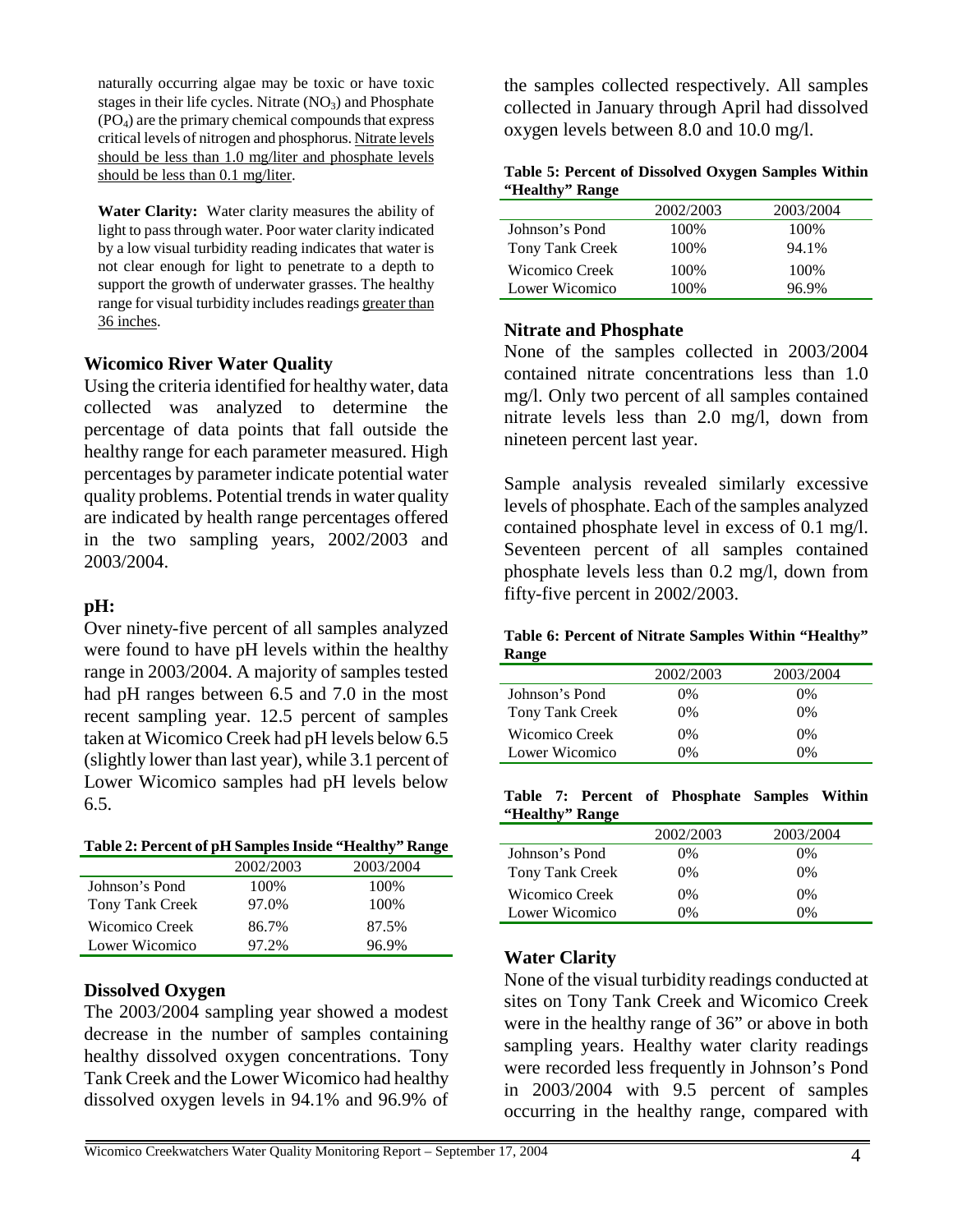### 42.9 percent the previous year.

As in 2002/2003, samples from sites where the water was too shallow to get a final reading were removed from the data set during statistical analysis. While effort is made to establish sampling sites in water approximately four feet in depth, some sampling locations contain a shallower water depth that prevents accurate water clarity measurement.

**Table 8: Percent of Water Clarity Samples Within "Healthy" Range**

|                 | 2002/2003 | 2003/2004 |  |
|-----------------|-----------|-----------|--|
| Johnson's Pond  | 42.9%     | 9.5%      |  |
| Tony Tank Creek | $0\%$     | 0%        |  |
| Wicomico Creek  | $0\%$     | $0\%$     |  |
| Lower Wicomico  | 8.7%      | 25.6%     |  |
|                 |           |           |  |

## **CONCLUSIONS**

In its second year of data collection and analysis, *Wicomico Creekwatchers* continues to reveal alarming water quality conditions in the Wicomico River and its tributaries.

Using scientifically accepted standards for surface water quality, *Wicomico Creekwatchers* shows a worsening trend for nitrate and phosphate concentrations in the Wicomico River system. As in the previous year of sampling, nitrate and phosphate levels exceeded the benchmark for healthy water quality in one hundred percent of analyzed samples. Nitrate levels were more than twice the healthy standard in ninety-eight percent of samples, up seventeen percent from 2002/2003. Similarly, phosphate concentrations were twice the healthy limit in as much as eighty-three percent of all samples, up forty-five percent from last year.

The incidence of excess nitrate and phosphate in surface waters is known to adversely impact aquatic species like crabs, oysters and finfish as nutrient-rich waters fuel algae growth that clouds waterways and reduces wildlife habitat. Measured visual turbidity levels confirmed poor water clarity conditions in most of the Wicomico system's headwater tributaries and in portions of the river's mainstem.

In addition to clouding waterways, algae growth and decay is also known to reduce availability of oxygen, often times below threshold levels required by aquatic species for survival. While measured dissolved oxygen concentrations revealed unhealthy levels in some Tony Tank Creek and Lower Wicomico samples, most other readings showed healthy levels, which is unusual given the measured excessive nutrient concentrations.

Dissolved oxygen samples are taken from just below the surface, near the "mixing zone," or the area where surface water and ambient air meet. , Samples taken from deeper water may provide different results.

Now in its second year, preliminary trend analysis conducted by *Wicomico Creekwatchers* is indicating deteriorating water quality. The findings of this report suggest that the health of the Wicomico and its tributaries is declining, and that pollution sources impacting water quality remain inadequately controlled.

EPA's Chesapeake Bay Program, the *Chesapeake 2000 Agreement* and other regional initiatives establish a framework for addressing pollution problems in Chesapeake Bay tributaries and can be leveraged to provide guidance in establishing strategies for improving management of pollution sources. *Wicomico Creekwatchers* provides the structure for measuring effectiveness of strategies put in place to control pollution as comprehensive assessments of local water quality are performed in future years.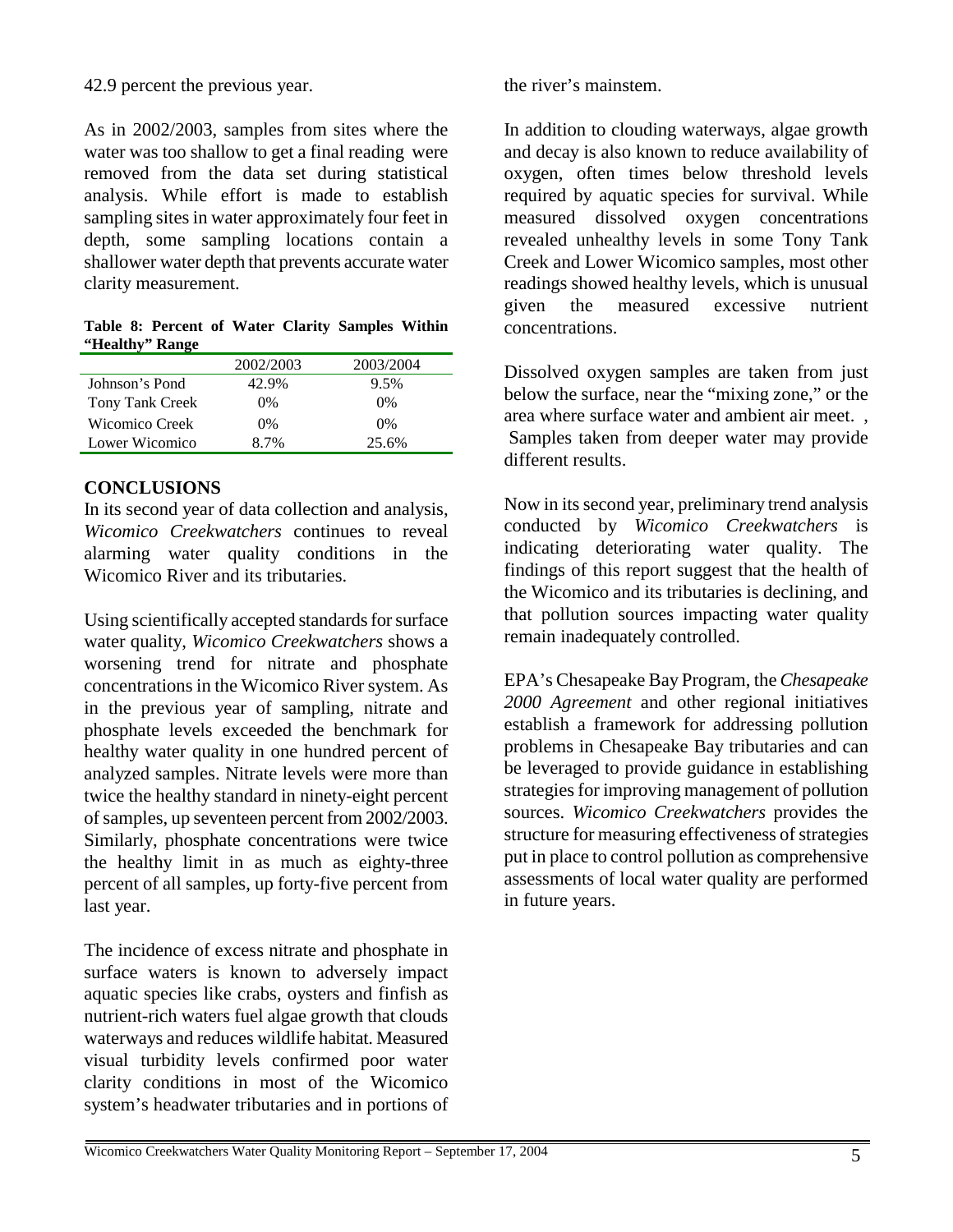#### **Appendix 1: Distribution List**

City of Salisbury Building, Housing and Zoning Department City of Salisbury City Council City of Salisbury Office of the Mayor City of Salisbury Public Works Department Congressman Wayne Gilchrest Delegate Bennett Bozman Delegate D. Page Elmore Delegate Norman H. Conway Delmarva Poultry Industry Delmarva Water Transport Committee Friend of the Nanticoke Great Salisbury Committee Lower Eastern Shore Tributary Team Lower Shore Land Trust Maryland Department of Agriculture Maryland Department of the Environment Maryland Department of Natural Resources Maryland Department of Planning Nanticoke Watershed Alliance Nanticoke Watershed Preservation Group Pemberton Historical Park Salisbury Area Chamber of Commerce Salisbury University Biology Department Salisbury-Wicomico Economic Development, Inc. Salisbury Zoo Senator J. Lowell Stoltzfus Somerset Board of County Commissioners Somerset County Department of Solid Waste and Drainage Somerset County Division of Planning and Zoning Somerset County Economic Development Commission Somerset County Health Department, Environmental Health Somerset County Planning Commission Somerset County Public Library Somerset County Department of Tourism The Nature Conservancy Nanticoke Field Office Tri-County League of Women Voters Ward Wildfowl Museum of Art Wicomico County Council Wicomico County Department of Planning, Zoning and Community Development Wicomico County Department of Public Works Wicomico County Department of Parks, Recreation and Tourism Wicomico County Farm Bureau Wicomico County Free Library Wicomico County Health Department, Environmental Health Division Wicomico County Planning Commission Wicomico Environmental Trust University of Maryland Center for Environmental Science University of Maryland Cooperative Extension Wicomico County Urban Salisbury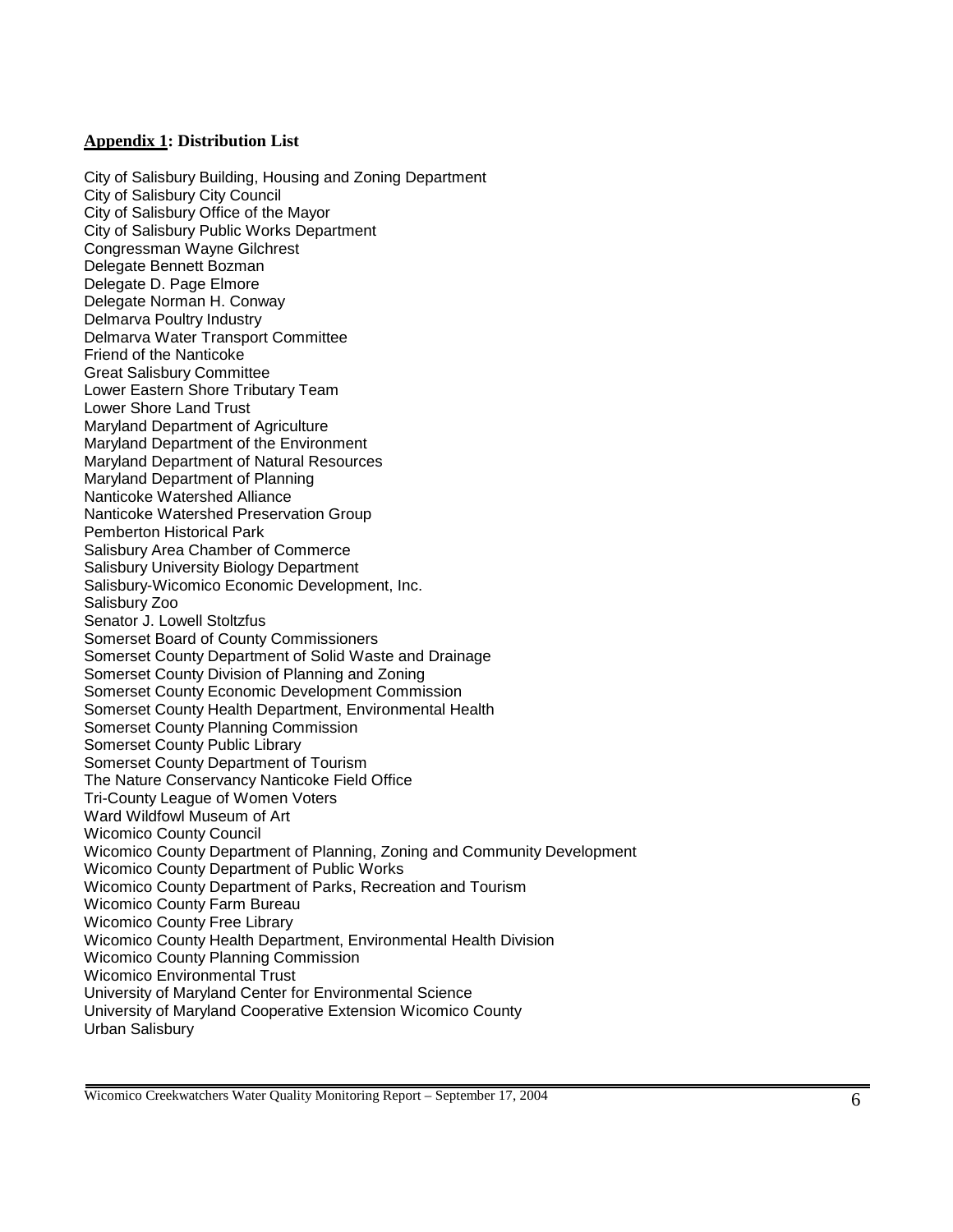# **Appendix 2: Sampling Site Description**

| <b>Site Number</b>         | <b>Site Name</b>            | <b>Site Location</b><br>(Lat./Long.)                  | <b>Number of Data Points</b> |  |
|----------------------------|-----------------------------|-------------------------------------------------------|------------------------------|--|
|                            |                             |                                                       |                              |  |
| <b>Johnson's Pond</b><br>1 | North Johnson               | N38 <sup>0</sup> 23. 18.7'                            | 105                          |  |
|                            |                             | $W75^0$ 35. 32.1'                                     |                              |  |
| $\overline{2}$             | <b>TV Station</b>           | N38 <sup>0</sup> 23.025'<br>W75 <sup>0</sup> 34.935'  | 91                           |  |
| 3                          | South Johnson               | N38 <sup>0</sup> 22.772'<br>W75 <sup>0</sup> 35.856'  | 139                          |  |
|                            |                             |                                                       |                              |  |
| <b>Lower Wicomico</b>      |                             | N38 <sup>0</sup> 21.874'                              | 146                          |  |
|                            | Port Exchange               | W75 <sup>0</sup> 36.382                               |                              |  |
| 5                          | Parker Pond                 | N38 <sup>0</sup> 20, 750'                             | 118                          |  |
|                            | <b>Schumaker Pond East</b>  | W75 <sup>0</sup> 32.832'<br>N38 <sup>0</sup> 20. 946' |                              |  |
| 6                          |                             | W75 <sup>0</sup> 33.795'                              | 118                          |  |
| $\overline{7}$             | <b>Schumaker Pond</b>       | N38 <sup>0</sup> 21.106'<br>W75 <sup>0</sup> 34.207'  | 104                          |  |
| 8                          | <b>East Branch Downtown</b> | N38 <sup>0</sup> 21.741'                              | 97                           |  |
| 9                          | Mitchell Pond West          | W75 <sup>0</sup> 35.067'<br>$N38^{0}$ 21.53.4'        | 105                          |  |
|                            |                             | $W75^036.46.9'$                                       |                              |  |
| 10                         | Mitchell Pond               | N38 <sup>0</sup> 22. 218'<br>W75 <sup>0</sup> 37.171' | 77                           |  |
| 11                         | Landfill                    | N38 <sup>0</sup> 23.101'<br>W75 <sup>0</sup> 38.039'  | 111                          |  |
| 19                         | <b>City East Side</b>       | N38 <sup>0</sup> 21.015'<br>W75 <sup>0</sup> 37.133'  | 174                          |  |
| 20                         | Shad Point                  | N38 <sup>0</sup> 20. 285'<br>W75 <sup>0</sup> 37.481' | 139                          |  |
| 21                         | Nithsdale                   | N38 <sup>0</sup> 20.480'<br>W75 <sup>0</sup> 40.470'  | 118                          |  |
| 22                         | Green Hill                  | N38 <sup>0</sup> 19, 835'<br>W75 <sup>0</sup> 44.166' | 146                          |  |
| 23                         | Geipe                       | $N38^0$ 18. 02.4'<br>$W75^0$ 45. 31.5'                | 146                          |  |
| 24                         | Mount Vernon                | N38 <sup>0</sup> 14. 945'<br>W75 <sup>0</sup> 49.886' | 118                          |  |
| 25                         | <b>Shiles Creek</b>         | N38 <sup>0</sup> 16. 286'<br>W75 <sup>0</sup> 48.788' | 160                          |  |
| 26                         | Rockawalkin                 | N38 <sup>0</sup> 20. 520'                             | 98                           |  |

Wicomico Creekwatchers Water Quality Monitoring Report – September 17, 2004 7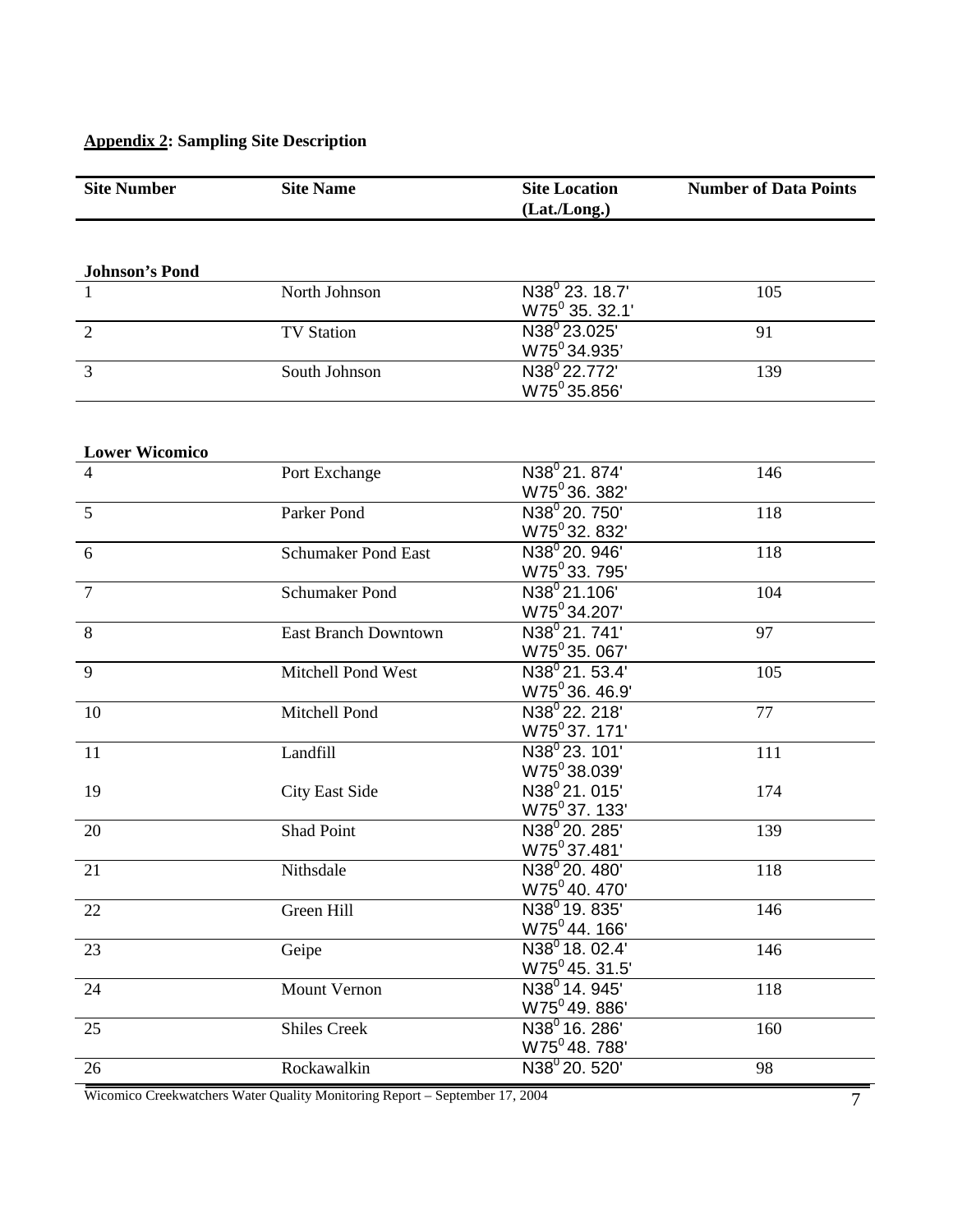|    |             | W75 <sup>0</sup> 40, 811' |     |
|----|-------------|---------------------------|-----|
| 27 | River Wharf | $N38^{0}$ 21, 540'        | 97  |
|    |             | W75 <sup>0</sup> 36, 150' |     |
| 28 | Whitehaven  | N38 <sup>0</sup> 16. 095' | 160 |
|    |             | $W75^047.411'$            |     |

| <b>Tonytank Creek</b> |                        |                                                        |     |
|-----------------------|------------------------|--------------------------------------------------------|-----|
| 12                    | Coulbourne Mill Pond   | $N38^0 19.44.8'$<br>$W75^0$ 35, 32.8'                  | 125 |
| 13                    | <b>Fruitland North</b> | N38 <sup>0</sup> 19, 570'<br>W75 <sup>0</sup> 36. 148' | 119 |
| 15                    | Tony Tank Lake         | N38 <sup>0</sup> 20. 265'<br>W75 <sup>0</sup> 36, 869' | 153 |
| <b>Wicomico Creek</b> |                        |                                                        |     |
| 16                    | Allen Pond             | $N38^0$ 17, 00.0'<br>$W75^{\circ}$ 41, 28.2'           | 56  |
| 17                    | Wikander's             | $N38^0$ 16, 87'<br>W75 <sup>0</sup> 43, 719'           | 111 |
| 18                    | Wicomico Yacht Club    | N38 <sup>0</sup> 17.112'<br>$W75^045.178$              | 126 |
| <b>Reference Site</b> |                        |                                                        |     |
| 14                    | <b>Fruitland South</b> | N38 <sup>0</sup> 19.00.0'<br>$W75^0$ 35, 59.2'         | 140 |

| 307<br>Points:<br>Total Data Pe<br>ັ້ |  |
|---------------------------------------|--|
|---------------------------------------|--|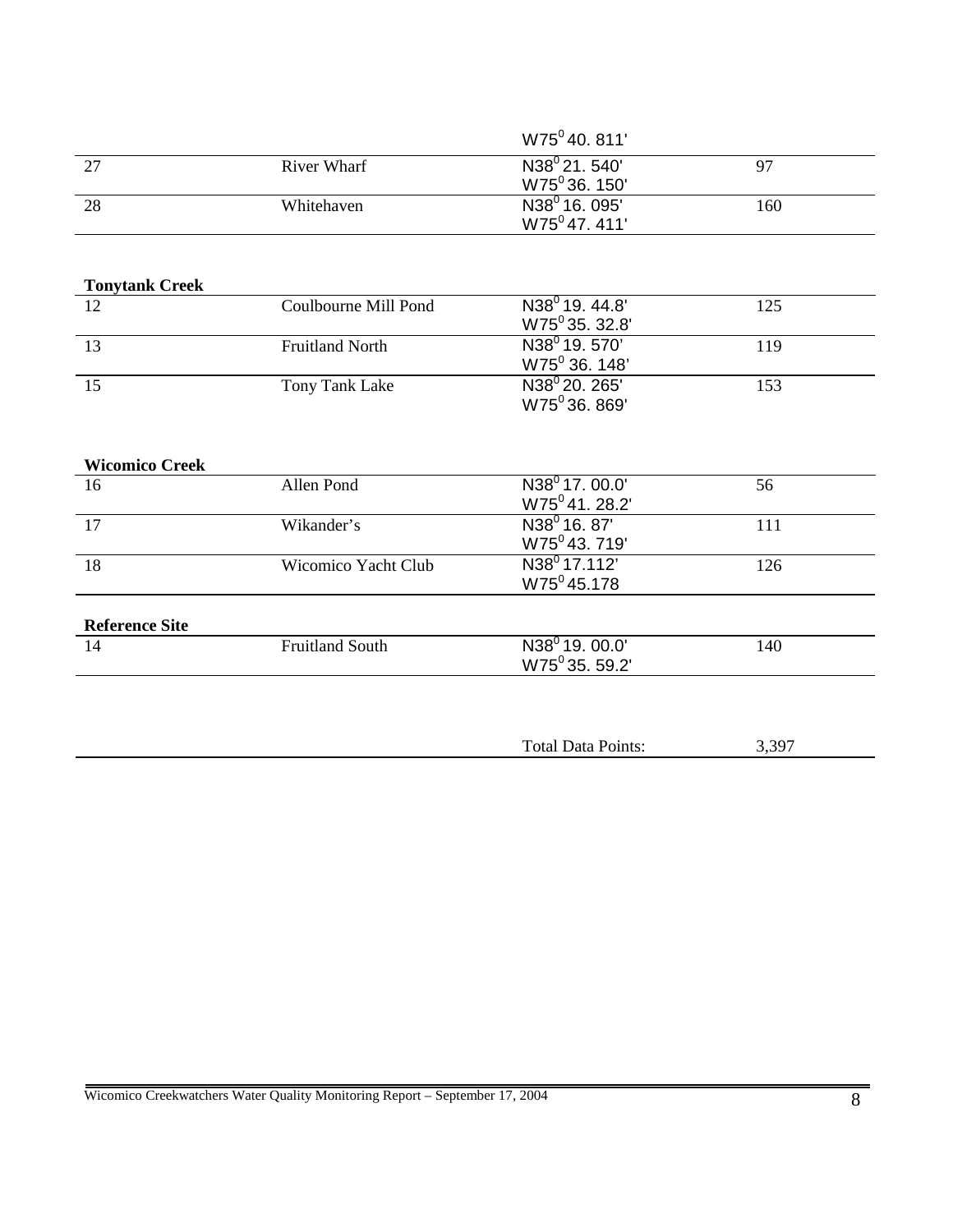#### **Appendix 3: Site Location Map**

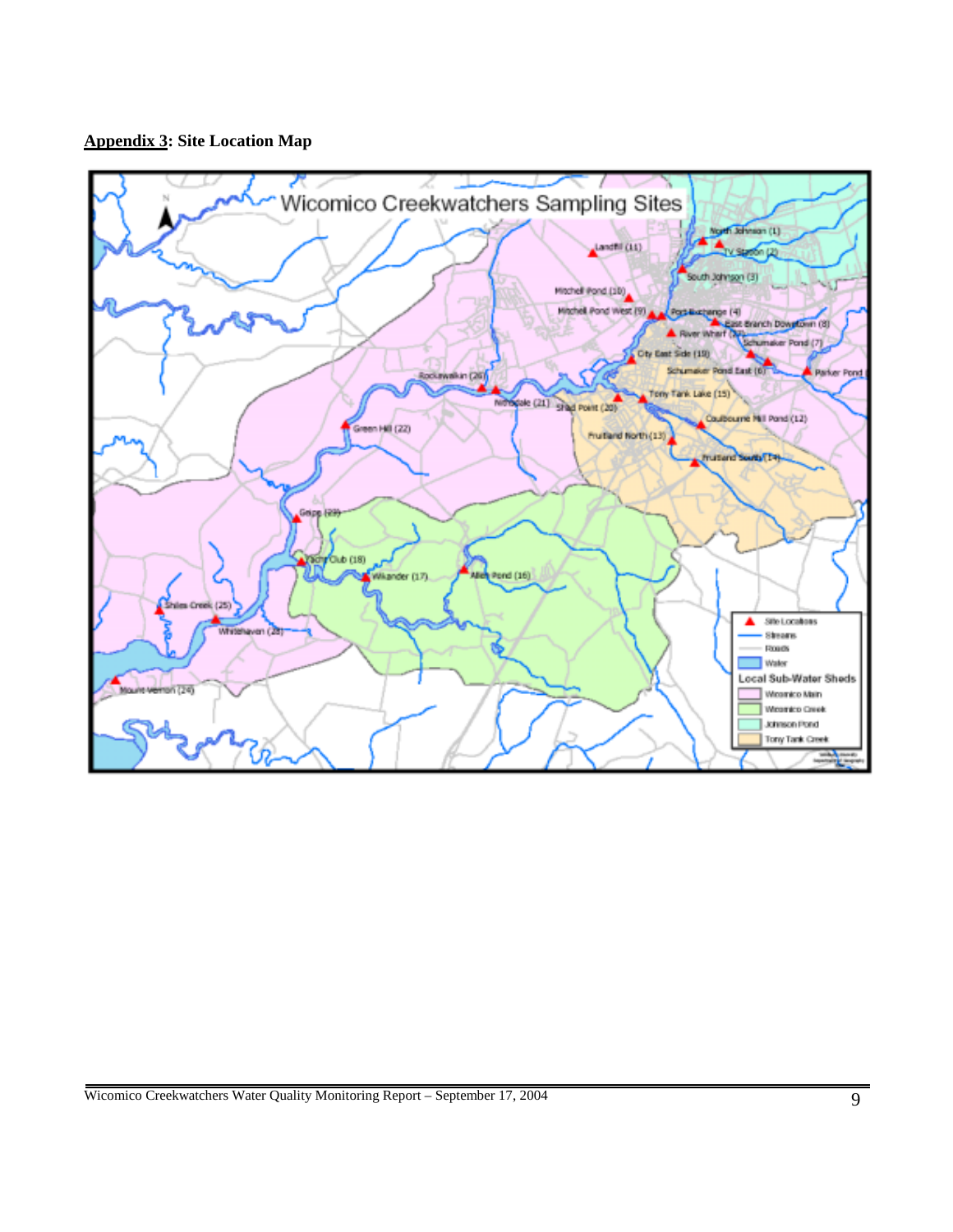**Appendix 4: Data Sheet** 

#### **Wicomico Creekwatchers**

*Water Quality Sampling Data Sheet* 

|                         | Site Number ______<br>Date: ______ | Time: $\frac{1}{\sqrt{1-\frac{1}{2}}\sqrt{1-\frac{1}{2}}\left(1-\frac{1}{2}\right)}$ |
|-------------------------|------------------------------------|--------------------------------------------------------------------------------------|
|                         |                                    |                                                                                      |
| <b>Tide</b>             |                                    | <b>Water Surface</b>                                                                 |
| 1                       | High                               | Calm<br>1                                                                            |
| $\overline{2}$          | <b>Middle Falling</b>              | $2^{\sim}$<br><b>Ripples</b>                                                         |
| $\mathbf{3}$            | Low                                | $\mathbf{3}$<br>Choppy                                                               |
| $\overline{\mathbf{4}}$ | <b>Middle Flooding</b>             | $\overline{\mathbf{4}}$<br><b>Heavy Chop</b>                                         |
| Weather                 |                                    | <b>Rainfall in Previous 48 Hours</b>                                                 |
| 1                       | <b>Clear</b>                       | <b>None</b><br>$\mathbf 1$                                                           |
| $\mathbf 2$             | <b>Partly Cloudy</b>               | $\overline{2}$<br><b>Trace</b>                                                       |
| $\mathbf{3}$            | <b>Overcast</b>                    | $\mathbf{3}$<br>Light                                                                |
| 4                       | <b>Light Rain</b>                  | $\overline{\mathbf{4}}$<br><b>Moderate</b>                                           |
| 5                       | Rain                               | 5<br><b>Heavy</b>                                                                    |
| $\bf 6$                 | <b>Heavy Rain</b>                  | <b>Monsoon</b><br>6                                                                  |
| $\overline{\mathbf{7}}$ | Fog                                |                                                                                      |
| 8                       | <b>Snow</b>                        | Air Temperature ________                                                             |
| Wind                    |                                    | Water Temperature ___________                                                        |
| $\mathbf 1$             | <b>Still</b>                       | Secchi Disk Depth ______                                                             |
| $\overline{2}$          | <b>Light Wind</b>                  |                                                                                      |
| $\mathbf{3}$            | <b>Medium Wind</b>                 | <b>Bottomed Out</b>                                                                  |
| $\overline{\mathbf{4}}$ | <b>Heavy Wind</b>                  |                                                                                      |
|                         |                                    | <b>No</b><br>$\mathbf 1$                                                             |
|                         | <b>Wind Direction</b>              | $\overline{2}$<br><b>Yes</b>                                                         |
| 1                       | N                                  | Water Sample Bottle Number                                                           |
| $\overline{\mathbf{2}}$ | <b>NE</b>                          |                                                                                      |
| ${\bf 3}$               | E.                                 | <b>Observations:</b>                                                                 |
| 4                       | <b>SE</b>                          |                                                                                      |
| 5                       | S                                  |                                                                                      |
| 6                       | <b>SW</b>                          |                                                                                      |
| $\overline{\mathbf{7}}$ | W                                  |                                                                                      |
| 8                       | <b>NW</b>                          |                                                                                      |
|                         |                                    |                                                                                      |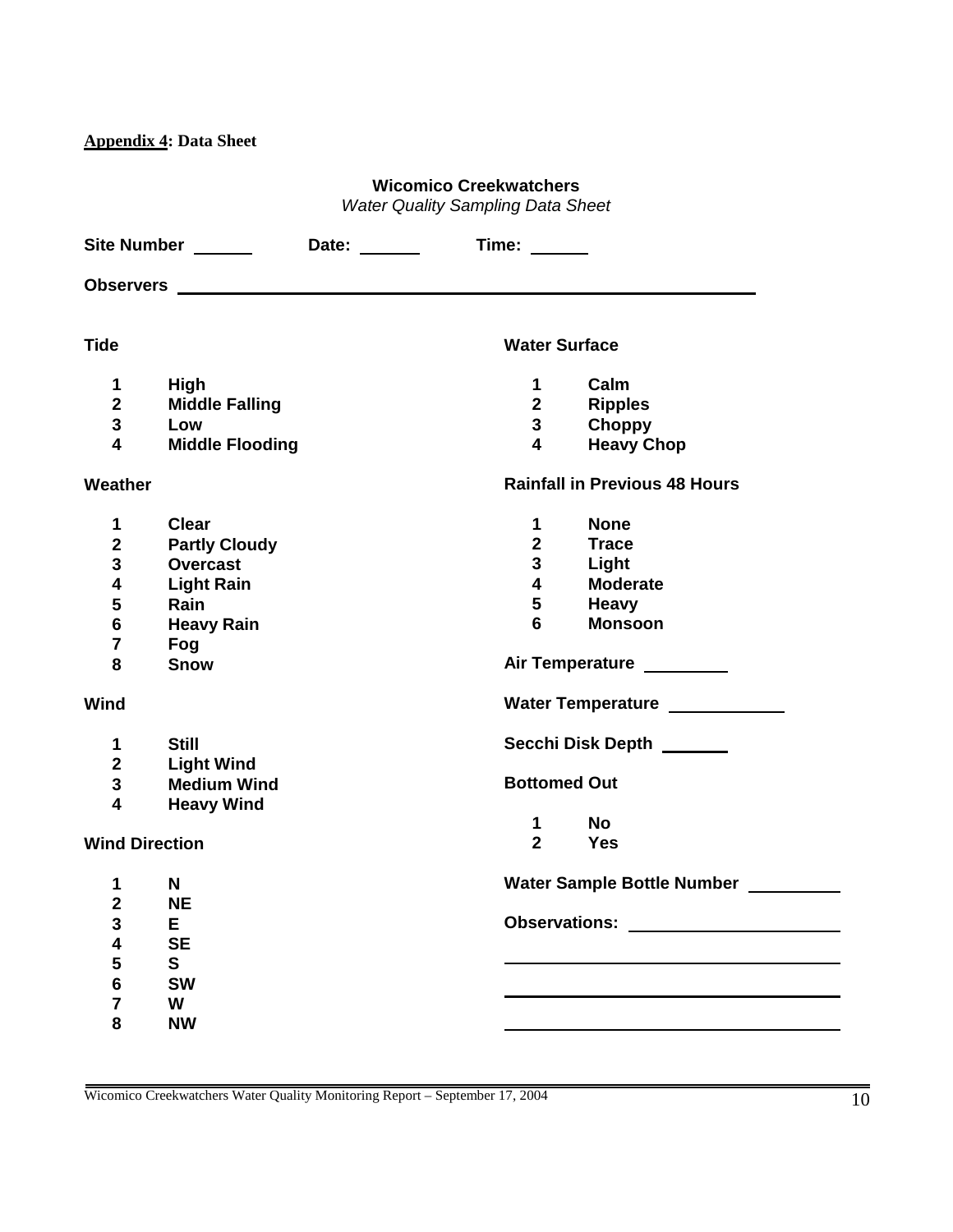#### **Appendix 5: Sampling Instructions**

#### **Wicomico Creekwatchers**

*Sampling Instructions* 

- **1. At your sampling site, use the Water Quality Sampling Data Sheet to record the following:** 
	- ! **Site Number**
	- ! **Date**
	- ! **Time**
	- ! **Observers**
	- ! **Tide Conditions**
- ! **Weather Conditions**
- ! **Wind Conditions**
- **Wind Direction**
- ! **Water Surface Conditions**
- ! **Rainfall in Previous 48 Hours**
- **2. Air Temperature: Use the thermometer to measure the air temperature and record it on the data sheet.**
- **3. Water Temperature: Use the thermometer to measure the water temperature and record it on the data sheet. Insert the thermometer just under the water's surface, wait one minute before removing and record the measurement.**
- **4. Secchi Disk Depth: Use the secchi disc to measure water clarity. Lower the disc into the water until you can no longer see it. Look away for a moment, then slowly raise the disc to the point where it just becomes visible. Note the mark on the rope closest to the water's surface. Marks are at 3-inch intervals. Record the secchi disk depth in feet and inches on the data sheet.**

**If the disc hits river bottom during lowering and you can still see it, record the secchi disc depth and circle "2 Yes" under "Bottomed Out" on the data sheet. Otherwise circle "1 No."** 

**5. Water Samples: On the data sheet, record the number located on the water sample bottle. Submerge the bottle 3 inches below the water's surface, top end up, until it fills. Remove the bottle from the river and insert the stopper. IF ANY AIR BUBBLES ARE PRESENT AFTER INSERTING THE STOPPER, EMPTY THE BOTTLE AND REPEAT THE PROCEDURE.** 

**After collecting the water sample, bring it and the completed data sheet to CBF's Salisbury Office as soon as possible. Use a cooler or refrigerator to keep water samples cool during transport or short-term storage. When you arrive at CBF, exchange your water sample bottle and data sheet with new ones.** 

**6. Observations: Note anything you think might be of interest to those compiling and analyzing the data you have collected.**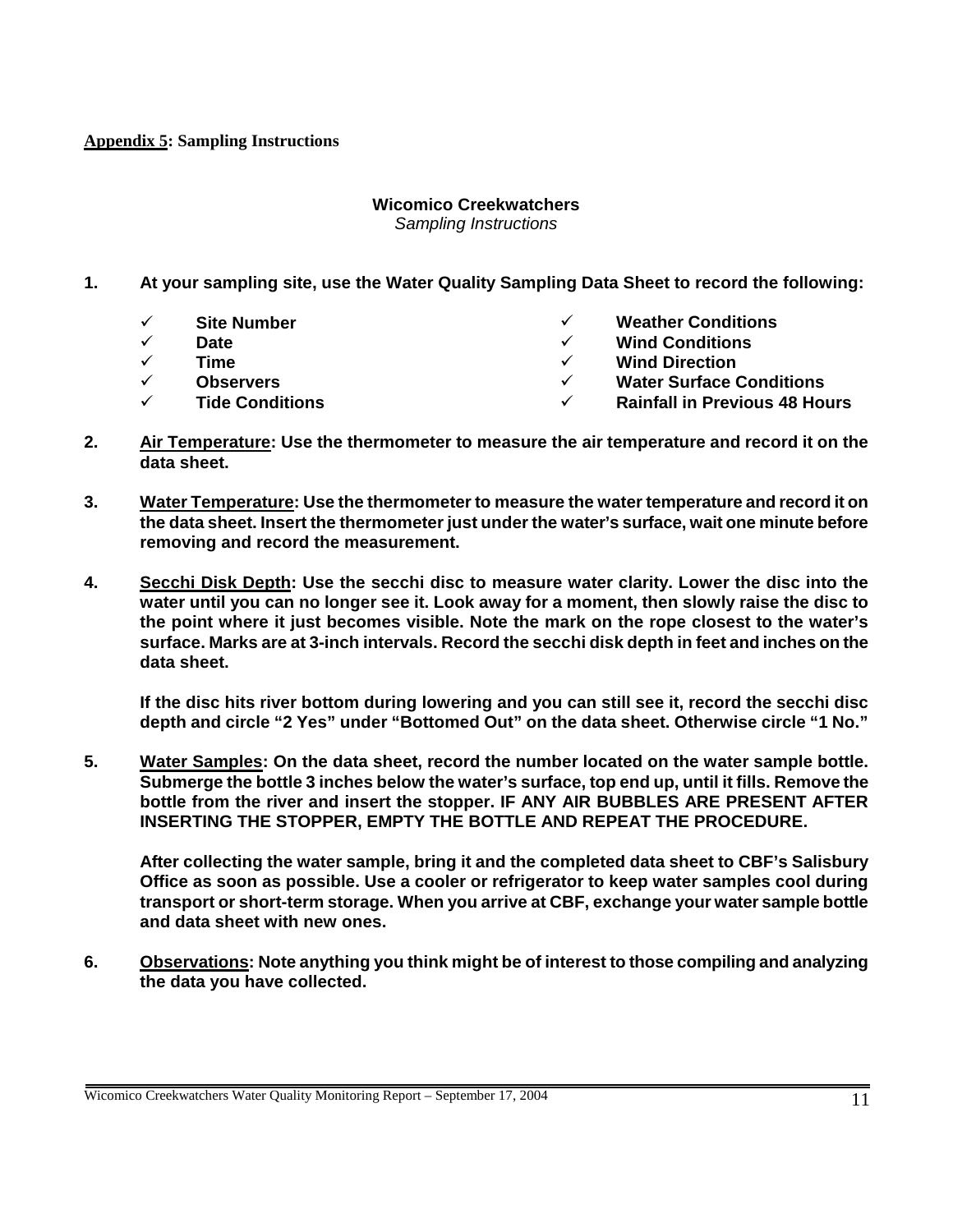| Site             | <b>Sep</b>   |              |              |              |              | Oct Nov Dec Jan Feb Mar Apr May Jun Jul |              |              |              |           |      | Aug          |
|------------------|--------------|--------------|--------------|--------------|--------------|-----------------------------------------|--------------|--------------|--------------|-----------|------|--------------|
| 1                | 6.81         | 6.88         | 6.84         | 6.71         | 6.78         | 6.86                                    | 6.79         | 6.94         | 6.66         | 6.87      |      |              |
| $\mathbf 2$      | 6.92         | 6.83         |              | 6.91         | 6.86         | 6.78                                    | 6.66         |              | 6.86         | 6.75      | 6.82 |              |
| $\mathbf 3$      | 6.73         | 6.90         | 6.90         | 6.96         | 6.86         |                                         | 6.44         | 6.87         | 6.63         | 6.75      | 6.85 | 6.88         |
| 4                | 6.70         | 6.68         | 6.84         | 7.04         | 7.02         | 7.02                                    | 6.71         | 6.80         | 6.77         | 6.95      | 6.63 | 6.79         |
| 5                | 6.50         | 6.67         | 6.79         | 6.87         | 6.82         | 6.85                                    | 6.90         | 6.56         | 6.61         | 7.03      | 6.85 | 6.85         |
| 6                | 6.68         | 6.69         | 6.97         | 6.85         | 6.79         |                                         | 6.79         | 6.82         | 6.75         | 6.95      |      |              |
| $\overline{7}$   | 6.75         | 6.84         | 6.79         |              |              |                                         | 6.77         |              | 6.75         | 6.92      |      | 6.70         |
| 8                | 6.70         | 6.66         | 6.75         |              |              | 6.88 6.76                               | 6.61         |              | 6.70 6.73    | 6.87 6.85 |      |              |
| $\boldsymbol{9}$ | 6.84         |              |              |              |              |                                         |              |              |              |           |      |              |
| 10               | 6.73         |              |              |              |              |                                         |              |              |              |           |      |              |
| 11               | 6.27         | 6.65         | 6.87         |              | 6.75         | 6.69                                    | 6.90         | 6.64         | 6.83         | 6.81      | 6.90 |              |
| 12               | 6.85         | 6.83         | 6.83         |              | 6.80         | 6.92                                    | 6.80         | 6.81         | 6.82         | 6.78      | 6.73 | 6.92         |
| 13               | 6.65         | 6.73         | 6.85         | 6.84         | 6.77         | 6.87                                    | 6.65         | 6.83         | 6.91         | 6.92      | 6.50 |              |
| 14               | 6.47         | 6.76         | 6.86         | 6.69         | 6.77         | 6.83                                    | 6.54         |              |              |           |      |              |
| 15               | 6.54         | 7.03         | 6.84         | 6.92         | 6.80         | 6.87                                    | 6.82         | 6.83         | 6.69         | 6.68      | 6.58 | 6.84         |
| 16               | 6.74         | 6.79         |              |              |              |                                         |              |              |              |           |      |              |
| 17               | 6.43         | 6.85         |              | 6.71         | 6.70         | 6.72                                    | 6.44         | 6.51         | 6.78         |           | 6.69 |              |
| 18               |              |              |              |              |              |                                         |              | 6.77         | 6.72         | 6.80      | 6.72 | 6.71         |
| 19               | 6.66         | 6.70         | 6.77         | 6.71         |              | 6.84                                    | 6.64         | 6.81         | 6.55         | 6.75      | 6.61 | 6.93         |
| 20               | 6.87         | 6.75         | 6.80         | 6.92         | 6.90         | 6.90                                    | 6.62         | 6.60         | 6.57         | 6.77      | 6.84 | 6.49         |
| 21               | 6.56         | 6.72         | 6.72         | 7.03         | 6.88         | 6.97                                    | 6.70         |              | 6.55         | 6.84      |      | 6.61         |
| 22               | 6.53         | 6.82         | 6.66         | 6.82         | 6.79         | 6.83                                    | 6.52         | 6.77         | 6.83         | 6.86      |      | 6.73         |
| 23               | 6.27         | 6.78         | 6.82         | 6.98         | 6.97         | 6.94                                    | 6.83         | 6.93         | 6.32         | 6.79      | 6.82 | 6.86         |
| 24               | 7.01         | 6.71         |              |              |              |                                         |              |              |              | 6.68      |      |              |
| 25<br>26         | 6.36         | 6.84         | 6.83<br>6.76 | 7.06         | 6.84         | 6.82<br>6.83                            | 6.61<br>6.70 | 6.77<br>6.91 | 6.64<br>6.83 | 6.71      | 6.83 | 6.90<br>6.78 |
| 27               | 6.66<br>6.71 | 6.78<br>6.84 | 6.92         | 6.84<br>6.76 | 6.97<br>6.86 |                                         | 6.87         |              |              |           |      |              |
| 28               | 6.86         | 6.94         | 6.97         | 6.92         | 6.93         |                                         | 6.90         | 6.87         | 6.81         | 6.88      | 6.90 | 6.90         |
|                  |              |              |              |              |              |                                         |              |              |              |           |      |              |

**Appendix 6: Mean Value for Acidity (pH) September 2003-August 2004**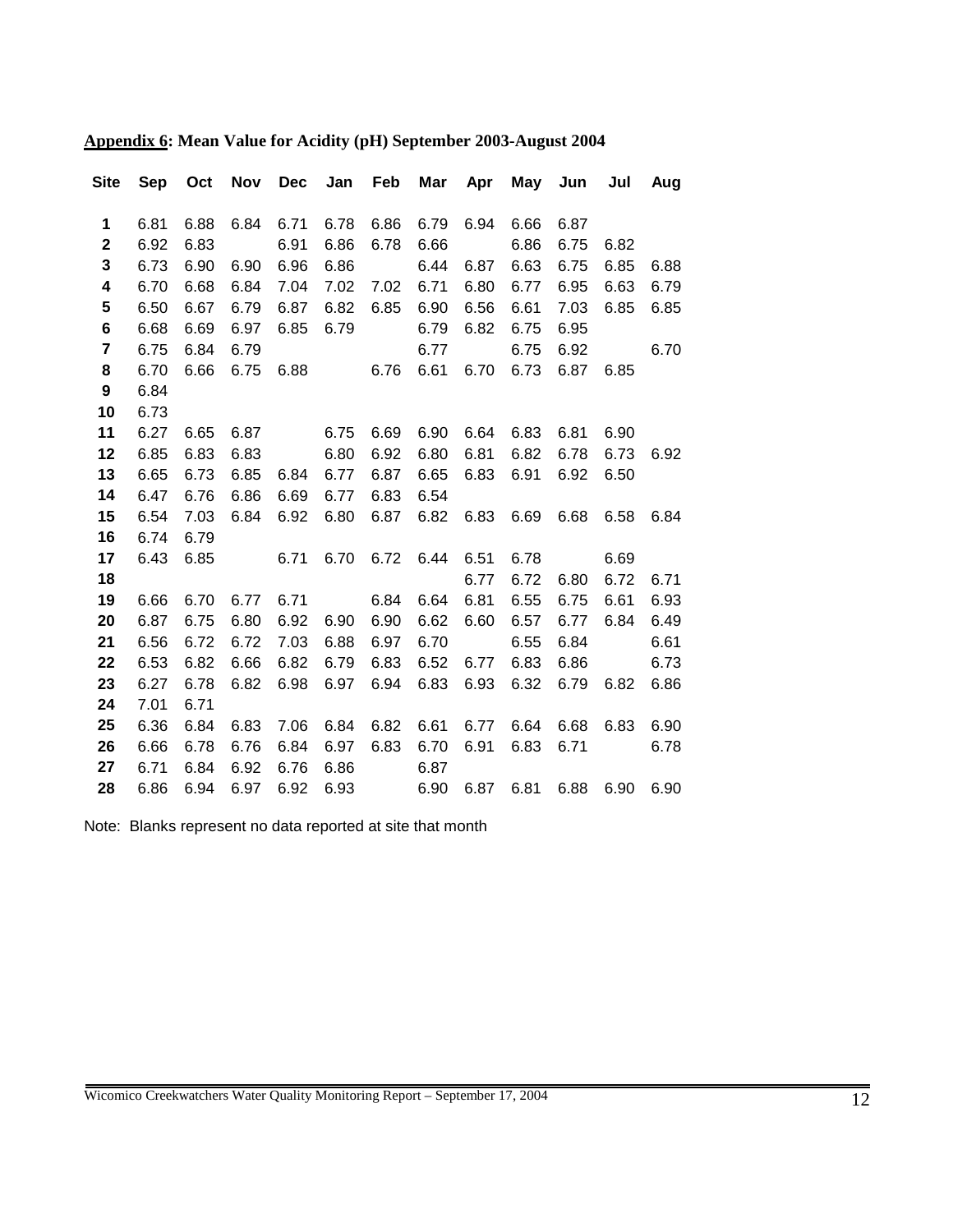|                         |      |      |      |           |           |                |                |           | Site Sep Oct Nov Dec Jan Feb Mar Apr May Jun Jul Aug |           |           |           |
|-------------------------|------|------|------|-----------|-----------|----------------|----------------|-----------|------------------------------------------------------|-----------|-----------|-----------|
| $\mathbf 1$             | 2.88 | 1.97 | 2.47 | 2.17      |           | 2.55 2.42      | 2.36           |           | 2.24 2.28                                            | 2.17      |           |           |
| $\mathbf{2}$            | 2.43 | 2.14 |      | 2.01      | 2.51      | 2.43           | 2.18           |           | 2.36                                                 | 2.24      | 2.35      |           |
| $\mathbf{3}$            | 3.01 | 2.35 | 2.01 | 2.42      | 2.55      |                | 2.31           | 2.46      | 2.32                                                 | 2.24      | 2.17      | 2.38      |
| $\overline{\mathbf{4}}$ | 2.77 | 2.10 | 3.45 | 3.30      | 2.99      | 3.06 2.98      |                | 2.89      | 2.96                                                 | 2.80      | 2.96      | 3.07      |
| ${\bf 5}$               | 2.62 | 2.21 | 2.14 | 2.56      | 2.95      |                | 2.42 2.15      | 2.60      | 2.18                                                 |           | 2.22      | 2.00      |
| $\bf 6$                 | 2.60 | 2.35 | 2.16 | 1.96      |           | 2.40 2.35      |                |           | 2.29 2.10                                            | 2.16      |           |           |
| $\overline{7}$          | 2.71 | 2.43 | 1.92 |           |           |                | 2.25           | 2.12      |                                                      | 2.41 2.41 |           |           |
| 8                       | 2.64 | 2.45 |      |           |           |                |                |           | 2.14 2.70 2.47 3.31 2.34 2.40 2.21 2.39 2.62         |           |           |           |
| $\boldsymbol{9}$        | 2.68 |      |      |           |           |                |                |           |                                                      |           |           |           |
| 10                      | 2.78 |      |      |           |           |                |                |           |                                                      |           |           |           |
| 11                      | 2.56 | 2.28 | 2.25 |           |           |                |                |           | 2.53 2.35 2.26 2.42 2.15 2.50 2.14                   |           |           |           |
| 12                      | 2.54 | 2.32 | 2.30 |           | 2.61      | 2.46           | 2.14           |           | 2.57 2.30 2.27                                       |           |           | 2.09 2.48 |
| 13                      | 2.52 | 2.45 | 2.05 |           | 2.02 2.58 |                | 2.09 2.19      | 2.35      | 2.35                                                 |           | 2.27      |           |
| 14                      | 0.40 | 0.26 | 0.39 | 0.23      | 0.29      | 0.26           | 0.17           |           |                                                      |           |           |           |
| 15                      | 2.74 | 2.62 | 2.66 |           | 2.19 2.59 |                |                |           | 2.38 2.14 2.34 2.41 2.37 2.17 2.75                   |           |           |           |
| 16                      | 2.75 | 2.55 |      |           |           |                |                |           |                                                      |           |           |           |
| 17                      | 2.73 | 2.59 |      | 2.26 2.39 |           |                | 2.43 2.14 2.31 |           | 2.19                                                 |           | 2.06      |           |
| 18                      |      |      |      |           |           |                |                | 2.35      | 2.55                                                 |           | 2.54 2.42 | 2.93      |
| 19                      | 3.46 | 3.32 | 3.51 |           | 2.57      | 3.07           |                | 2.93 2.96 | 2.92                                                 | 3.15      | 3.19      | 3.26      |
| 20                      | 3.50 | 3.50 | 3.17 | 3.14      | 3.21      | 3.14           | 2.95           | 3.16      | 3.14                                                 | 3.16      | 3.08      | 3.19      |
| 21                      | 3.68 | 3.45 | 3.19 | 2.86      | 3.00      | 3.34           |                | 3.14      | 3.14                                                 | 3.30      |           | 3.30      |
| 22                      | 3.53 | 3.57 | 3.27 | 2.81      | 3.06      | 3.29           | 3.02           | 3.23      | 3.08                                                 | 3.08      |           | 3.38      |
| 23                      | 3.84 | 3.19 | 3.31 | 3.08      |           | 3.28 3.57 2.98 |                |           | 3.12 3.16                                            | 3.09 3.16 |           | 3.27      |
| 24                      | 3.37 | 3.17 |      |           |           |                |                |           |                                                      |           |           |           |
| 25                      | 3.41 | 3.25 | 2.94 | 3.04      | 3.79      | 2.81           | 2.94           |           | 3.02 2.73 3.15                                       |           | 3.13 3.19 |           |
| 26                      | 3.04 | 3.47 | 3.24 | 2.91      | 2.67      |                | 3.38 2.73      |           | 3.12 2.98                                            |           | 2.92      | 3.41      |
| 27                      | 3.89 | 3.46 | 3.23 | 3.06      | 3.25      |                |                |           |                                                      |           |           |           |
| 28                      | 2.82 | 2.85 | 2.46 | 1.61      |           |                |                |           | 2.60 2.02 2.50 2.90 2.37 2.59 3.06 2.21              |           |           |           |

# **Appendix 7: Mean Value for Nitrate (NO3 mg/l) September 2003-August 2004**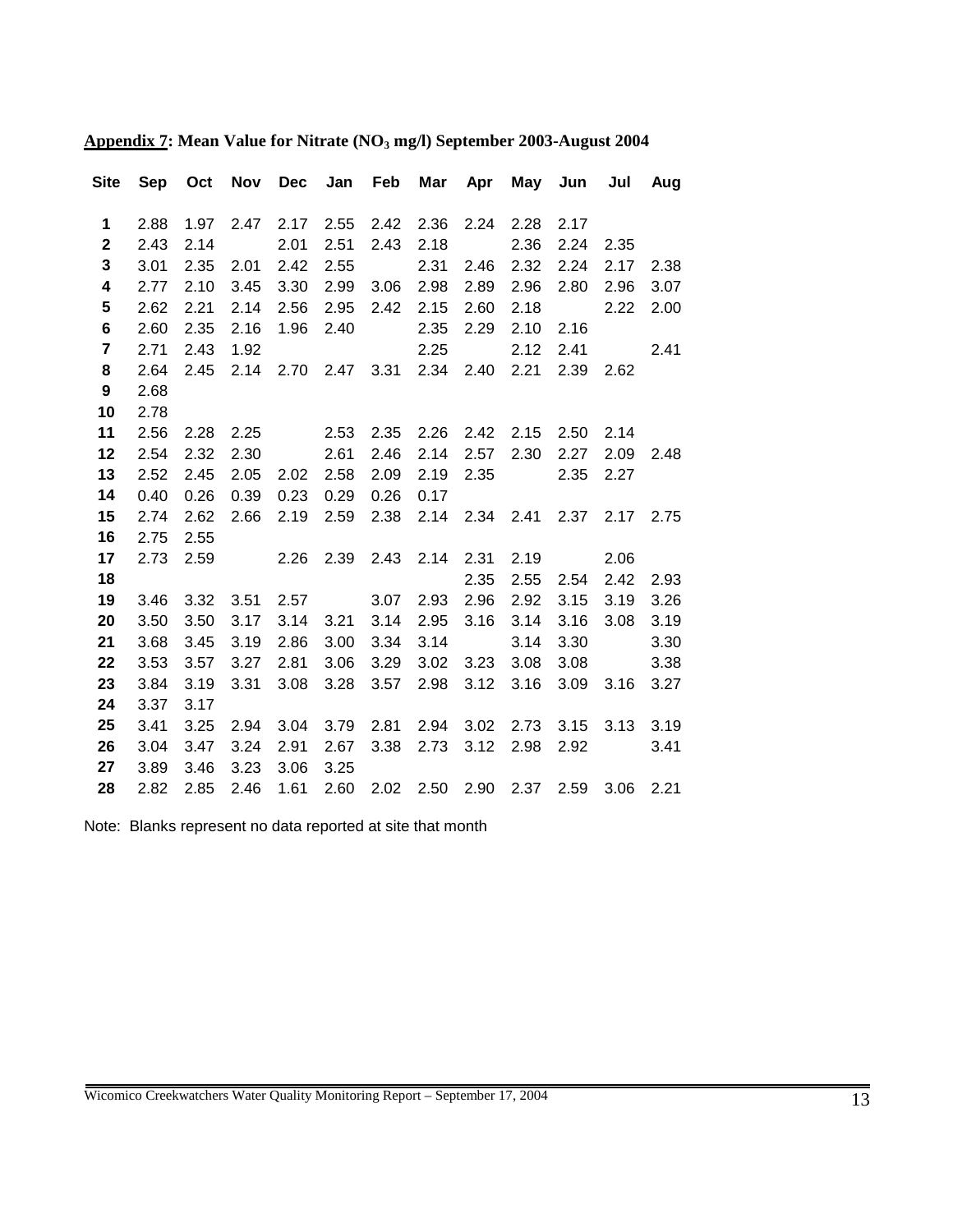| <b>Site</b>             |      |      |      |      |      |      | Sep Oct Nov Dec Jan Feb Mar Apr May Jun Jul Aug |      |                        |      |      |      |
|-------------------------|------|------|------|------|------|------|-------------------------------------------------|------|------------------------|------|------|------|
| 1                       | 0.23 | 0.27 | 0.36 | 0.27 | 0.27 | 0.31 | 0.21                                            | 0.35 | 0.22                   | 0.23 |      |      |
| $\mathbf 2$             | 0.19 | 0.39 |      | 0.49 | 0.50 | 0.37 | 0.49                                            |      | 0.52                   | 0.54 | 0.55 |      |
| $\mathbf{3}$            | 0.29 | 0.15 | 0.29 | 0.21 | 0.24 |      | 0.20                                            | 0.23 | 0.25                   | 0.21 | 0.23 | 0.21 |
| $\overline{\mathbf{4}}$ | 0.18 | 0.15 | 0.19 | 0.19 | 0.27 | 0.40 | 0.24                                            | 0.29 | 0.25                   | 0.13 | 0.23 | 0.25 |
| ${\bf 5}$               | 0.22 | 0.18 | 0.26 | 0.24 | 0.26 | 0.29 | 0.24                                            | 0.31 | 0.24                   | 0.26 | 0.28 | 0.29 |
| $\bf 6$                 | 0.22 | 0.19 | 0.19 | 0.21 | 0.29 |      | 0.24                                            | 0.27 | 0.31                   | 0.21 |      |      |
| $\overline{7}$          | 0.24 | 0.12 | 0.31 |      |      |      | 0.31                                            |      | 0.26                   | 0.22 |      | 0.22 |
| $\bf 8$                 | 0.22 | 0.13 | 0.25 |      |      |      | 0.35  0.19  0.31  0.24                          |      | $0.21$ 0.28            | 0.25 | 0.28 |      |
| $\boldsymbol{9}$        | 0.22 |      |      |      |      |      |                                                 |      |                        |      |      |      |
| 10                      | 0.25 |      |      |      |      |      |                                                 |      |                        |      |      |      |
| 11                      | 0.21 | 0.14 | 0.25 |      | 0.26 | 0.31 | 0.28                                            | 0.29 | 0.28                   | 0.27 | 0.24 |      |
| 12                      | 0.20 | 0.20 | 0.22 |      | 0.25 | 0.42 | 0.27                                            | 0.25 | 0.33                   | 0.27 | 0.26 | 0.27 |
| 13                      | 0.27 | 0.18 | 0.24 | 0.33 | 0.24 | 0.33 | 0.25                                            | 0.28 | 0.27                   | 0.24 | 0.23 | 0.22 |
| 14                      | 0.10 | 0.02 | 0.03 | 0.03 | 0.03 | 0.02 | 0.02                                            |      |                        |      |      |      |
| 15                      | 0.18 | 0.14 | 0.25 | 0.27 | 0.28 |      | $0.27$ 0.28                                     | 0.26 | 0.28  0.24  0.24       |      |      | 0.22 |
| 16                      | 0.26 | 0.19 |      |      |      |      |                                                 |      |                        |      |      |      |
| 17                      | 0.21 | 0.19 |      | 0.29 | 0.27 | 0.30 | 0.28                                            | 0.21 | 0.23                   |      | 0.23 |      |
| 18                      |      |      |      |      |      |      |                                                 | 0.28 | 0.28                   | 0.27 | 0.26 | 0.30 |
| 19                      | 0.22 | 0.18 | 0.21 | 0.24 |      | 0.28 | 0.24                                            | 0.24 | 0.26                   | 0.26 | 0.25 | 0.23 |
| 20                      | 0.23 | 0.18 | 0.19 | 0.26 | 0.28 | 0.24 | 0.26                                            | 0.26 | 0.26                   | 0.25 | 0.26 | 0.24 |
| 21                      | 0.19 | 0.23 | 0.24 | 0.29 | 0.25 | 0.34 | 0.29                                            |      | 0.30                   | 0.28 |      | 0.27 |
| 22                      | 0.20 | 0.18 | 0.20 | 0.35 | 0.25 | 0.30 | 0.26                                            | 0.29 | 0.27                   | 0.28 |      | 0.22 |
| 23                      | 0.21 | 0.21 | 0.18 | 0.21 | 0.30 | 0.27 | 0.25                                            | 0.24 | 0.29                   | 0.32 | 0.22 | 0.25 |
| 24                      | 0.11 | 0.13 |      |      |      |      |                                                 |      |                        |      |      |      |
| 25                      | 0.18 | 0.19 | 0.27 | 0.18 | 0.25 | 0.28 | 0.24                                            | 0.34 | 0.25                   | 0.25 | 0.20 | 0.28 |
| 26                      | 0.19 | 0.16 | 0.21 | 0.21 | 0.31 | 0.28 | 0.23                                            | 0.29 | 0.28                   | 0.23 |      | 0.22 |
| 27                      | 0.14 | 0.16 | 0.20 | 0.19 | 0.24 |      | 0.22                                            |      |                        |      |      |      |
| 28                      | 0.16 | 0.12 | 0.14 | 0.14 | 0.23 | 0.21 | 0.18                                            |      | 0.19  0.19  0.17  0.21 |      |      | 0.21 |

**Appendix 8: Mean Value for Phosphate (PO4 mg/l) September 2003-August 2004**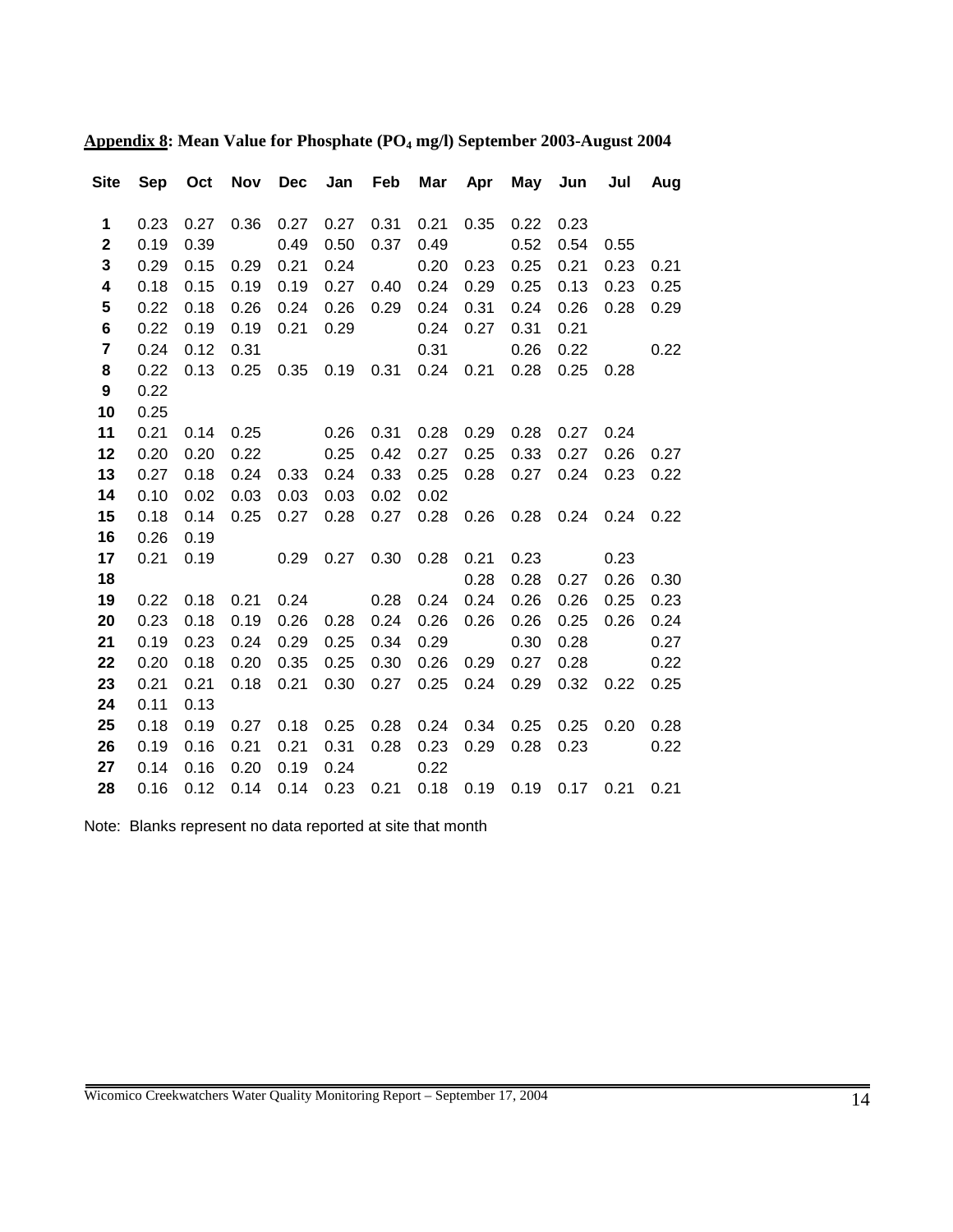| <b>Site</b>      | <b>Sep</b> |      |      |      |           |      | Oct Nov Dec Jan Feb Mar Apr May Jun Jul Aug |      |                     |      |           |           |
|------------------|------------|------|------|------|-----------|------|---------------------------------------------|------|---------------------|------|-----------|-----------|
| 1                | 6.51       | 6.73 | 7.81 | 8.27 | 8.71      | 9.37 | 8.94                                        | 8.93 | 8.21                | 7.91 |           |           |
| $\mathbf{2}$     | 5.77       | 6.52 |      | 8.02 | 9.82      | 9.26 | 9.36                                        |      | 8.27                | 8.12 | 7.63      |           |
| 3                | 5.61       | 6.90 | 7.92 | 8.40 | 9.14      |      | 9.11                                        | 8.94 | 8.29                | 7.95 | 7.78      | 7.22      |
| 4                | 5.83       | 6.60 | 7.75 | 8.31 | 9.79      | 9.65 | 9.82                                        | 8.85 | 8.15                | 8.14 | 7.65      | 7.16      |
| 5                | 6.02       | 7.12 | 7.64 | 8.25 | 9.25      | 9.86 | 9.68                                        | 8.59 | 8.11                | 7.92 | 7.65      | 7.30      |
| $\bf 6$          | 5.73       | 4.50 | 7.69 | 7.88 | 8.63      |      | 9.49                                        | 8.79 | 8.05                | 7.75 |           |           |
| $\overline{7}$   | 5.93       | 3.54 | 7.36 |      |           |      | 9.35                                        |      | 8.06                | 7.79 |           | 7.17      |
| 8                | 6.21       | 7.12 |      |      |           |      | 7.80 8.11 9.75 9.37 9.66 8.96 2.97          |      |                     |      | 8.00 7.72 |           |
| $\boldsymbol{9}$ | 6.17       |      |      |      |           |      |                                             |      |                     |      |           |           |
| 10               | 5.71       |      |      |      |           |      |                                             |      |                     |      |           |           |
| 11               | 6.04       | 7.11 | 7.64 |      | 8.91      | 9.21 | 9.58                                        | 8.81 | 8.09                | 7.81 | 7.61      |           |
| 12               | 5.79       | 4.57 | 7.76 |      | 8.82      | 9.52 | 9.25                                        | 8.49 | 2.99                | 7.69 | 7.74      | 7.28      |
| 13               | 5.49       | 7.04 | 7.82 |      | 8.02 9.29 | 9.53 | 9.30                                        | 8.57 | 8.10                | 7.63 | 7.55      |           |
| 14               | 5.85       | 7.18 | 7.61 | 7.91 | 9.46      | 9.65 | 9.14                                        |      |                     |      |           |           |
| 15               | 5.85       | 6.72 | 7.74 |      | 8.13 9.28 | 9.76 |                                             |      | 9.47 8.63 7.99 7.92 |      |           | 7.66 7.13 |
| 16               | 6.02       | 6.69 |      |      |           |      |                                             |      |                     |      |           |           |
| 17               | 6.26       | 7.28 |      | 8.03 | 8.65      | 9.64 | 9.47                                        | 8.76 | 7.95                |      | 7.71      |           |
| 18               |            |      |      |      |           |      |                                             | 8.83 | 8.00                | 7.60 | 7.56      | 7.44      |
| 19               | 5.86       | 7.22 | 7.81 | 7.95 |           | 9.55 | 9.14                                        | 8.73 | 8.10                | 7.77 | 7.49      | 7.26      |
| 20               | 6.07       | 7.22 | 7.74 | 8.22 | 9.86      | 9.52 | 9.27                                        | 8.63 | 8.02                | 7.82 | 7.20      | 7.19      |
| 21               | 5.92       | 7.04 | 7.66 | 7.97 | 9.08      | 9.81 | 9.08                                        |      | 7.92                | 7.78 |           | 7.20      |
| 22               | 5.65       | 7.58 | 7.63 | 7.94 | 9.74      | 9.32 | 9.54                                        | 8.72 | 7.95                | 7.72 |           | 7.11      |
| 23               | 5.61       | 7.24 | 7.73 | 8.14 | 9.20      | 9.37 | 9.34                                        | 8.62 | 8.07                |      | 7.64 5.10 | 7.18      |
| 24               | 6.94       | 6.63 |      |      |           |      |                                             |      |                     |      |           |           |
| 25               | 5.86       | 7.07 | 7.66 | 8.29 | 9.66      | 9.64 | 9.45                                        | 8.68 | 8.07                | 7.68 | 7.27 7.35 |           |
| 26               | 5.79       | 7.03 | 7.69 | 7.86 | 8.92      | 9.50 | 9.26                                        |      | 8.74 7.88           | 7.79 |           | 7.19      |
| 27               | 6.11       | 7.04 | 7.80 | 7.90 | 9.20      |      | 9.14                                        |      |                     |      |           |           |
| 28               | 6.37       | 7.21 | 7.82 | 2.84 | 9.13      | 9.31 | 9.45                                        |      | 8.60 8.17 7.80      |      |           | 3.68 7.44 |

**Appendix 9: Mean Value for Dissolved Oxygen (mg/l) September 2003-August 2004**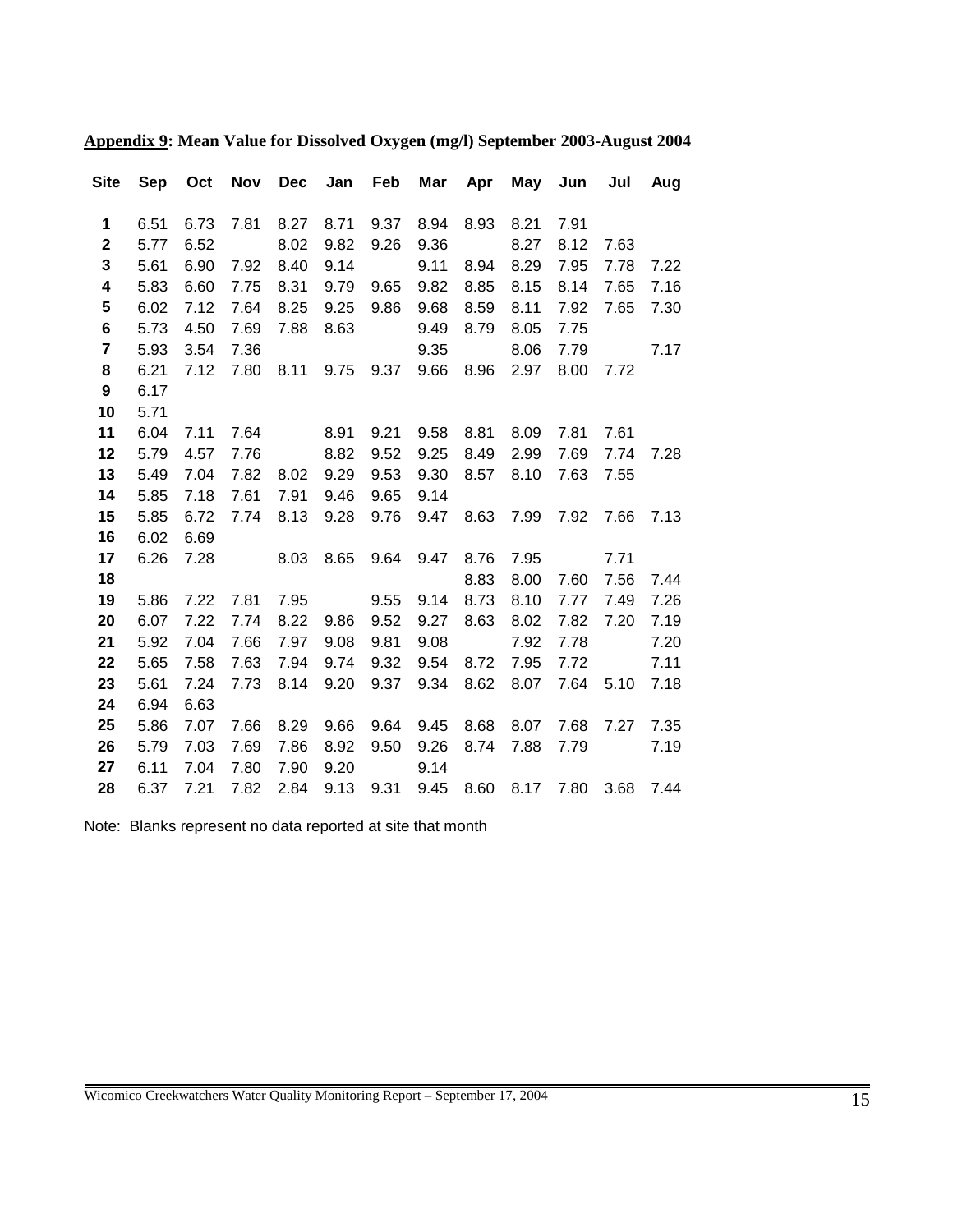| <b>Site</b>             | <b>Sep</b> | Oct | <b>Nov</b> | <b>Dec</b> | Jan | Feb | Mar | Apr | May | Jun | Jul | Aug |
|-------------------------|------------|-----|------------|------------|-----|-----|-----|-----|-----|-----|-----|-----|
| 1                       |            |     |            |            |     |     |     | 24  |     |     |     |     |
| $\mathbf 2$             | 26         | 29  |            | 24         | 24  | 24  | 24  |     | 26  | 24  | 26  |     |
| 3                       | 30         | 35  | 30         | 45         | 31  |     | 51  | 27  | 26  | 30  | 33  | 30  |
| 4                       | 27         | 39  | 24         | 39         | 30  | 33  | 54  | 41  | 31  | 36  | 30  | 36  |
| 5                       | 26         | 51  | 39         | 60         | 56  | 63  | 60  | 48  | 48  | 39  | 50  | 31  |
| 6                       | 48         | 65  | 36         | 39         | 36  |     | 44  | 20  | 39  | 61  |     |     |
| $\overline{\mathbf{r}}$ | 56         | 61  | 30         |            |     |     | 60  |     | 45  | 51  |     | 42  |
| 8                       | 36         | 28  | 30         | 33         | 42  | 13  | 38  | 24  | 24  | 28  | 28  |     |
| $\boldsymbol{9}$        |            |     |            |            |     |     |     |     |     |     |     |     |
| 10                      | 21         |     |            |            |     |     |     |     |     |     |     |     |
| 11                      | 9          | 11  | 16         |            | 9   | 9   | 9   | 6   |     |     | 36  |     |
| 12                      | 24         | 23  | 20         |            | 9   | 24  | 25  | 21  | 24  | 25  | 12  | 27  |
| 13                      |            |     |            |            |     |     |     |     |     |     |     |     |
| 14                      | 31         | 29  | 48         |            | 60  |     |     |     |     |     |     |     |
| 15                      | 29         | 24  | 23         | 27         | 30  | 24  | 27  | 29  | 24  | 24  | 23  | 27  |
| 16                      |            |     |            |            |     |     |     |     |     |     |     |     |
| 17                      | 15         | 17  |            | 12         | 9   | 8   | 13  | 9   | 12  |     | 12  |     |
| 18                      |            |     |            |            |     |     |     | 18  | 17  | 18  | 18  | 24  |
| 19                      | 15         | 32  | 15         | 37         |     | 23  | 32  | 36  | 23  | 18  | 23  | 36  |
| 20                      | 10         | 22  | 18         | 20         | 27  | 21  | 23  | 19  | 17  | 20  | 15  | 18  |
| 21                      | 42         | 25  | 12         | 24         | 15  | 21  | 24  |     | 8   | 19  | 30  | 19  |
| 22                      | 14         | 15  | 14         | 18         | 12  | 12  | 14  | 14  | 17  | 19  | 18  | 21  |
| 23                      | 22         | 26  | 18         | 15         | 18  | 18  | 19  | 18  | 18  | 21  | 21  | 21  |
| 24                      | 15         | 24  |            |            |     |     |     |     |     |     |     |     |
| 25                      | 22         | 24  | 24         | 14         | 9   | 12  | 20  | 23  | 15  | 27  | 50  | 15  |
| 26                      | 13         | 14  | 12         | 9          | 14  | 10  | 12  | 12  | 16  | 20  | 13  | 17  |
| 27                      | 36         | 43  | 33         | 39         | 44  |     | 44  |     | 42  |     | 27  |     |
| 28                      | 14         | 18  | 14         | 15         | 11  | 15  | 14  | 18  | 12  | 12  | 15  | 15  |

**Appendix 10: Mean Value for Water Clarity (inches) September 2003-August 2004** 

Note: Blanks represent no data reported at site that month and/or insufficient water depth to obtain secchi reading.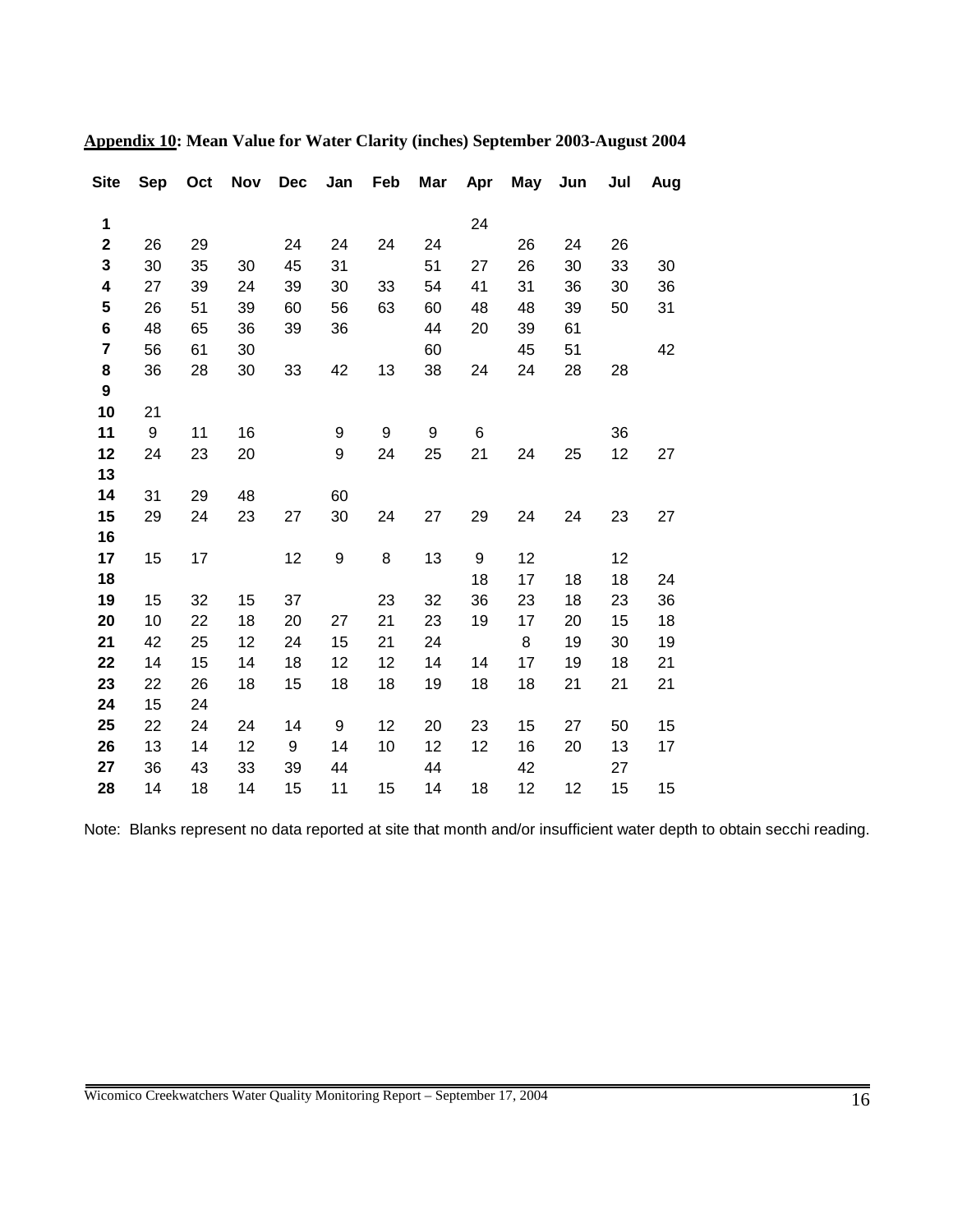## **Appendix 11: Preliminary Trend Analysis – Nitrate and Phosphate**



**Average Nitrate Concentrations by Tributary and Year**

#### **Average Phosphate Concentrations by Tributary and Year**



Wicomico Creekwatchers Water Quality Monitoring Report – September 17, 2004 17